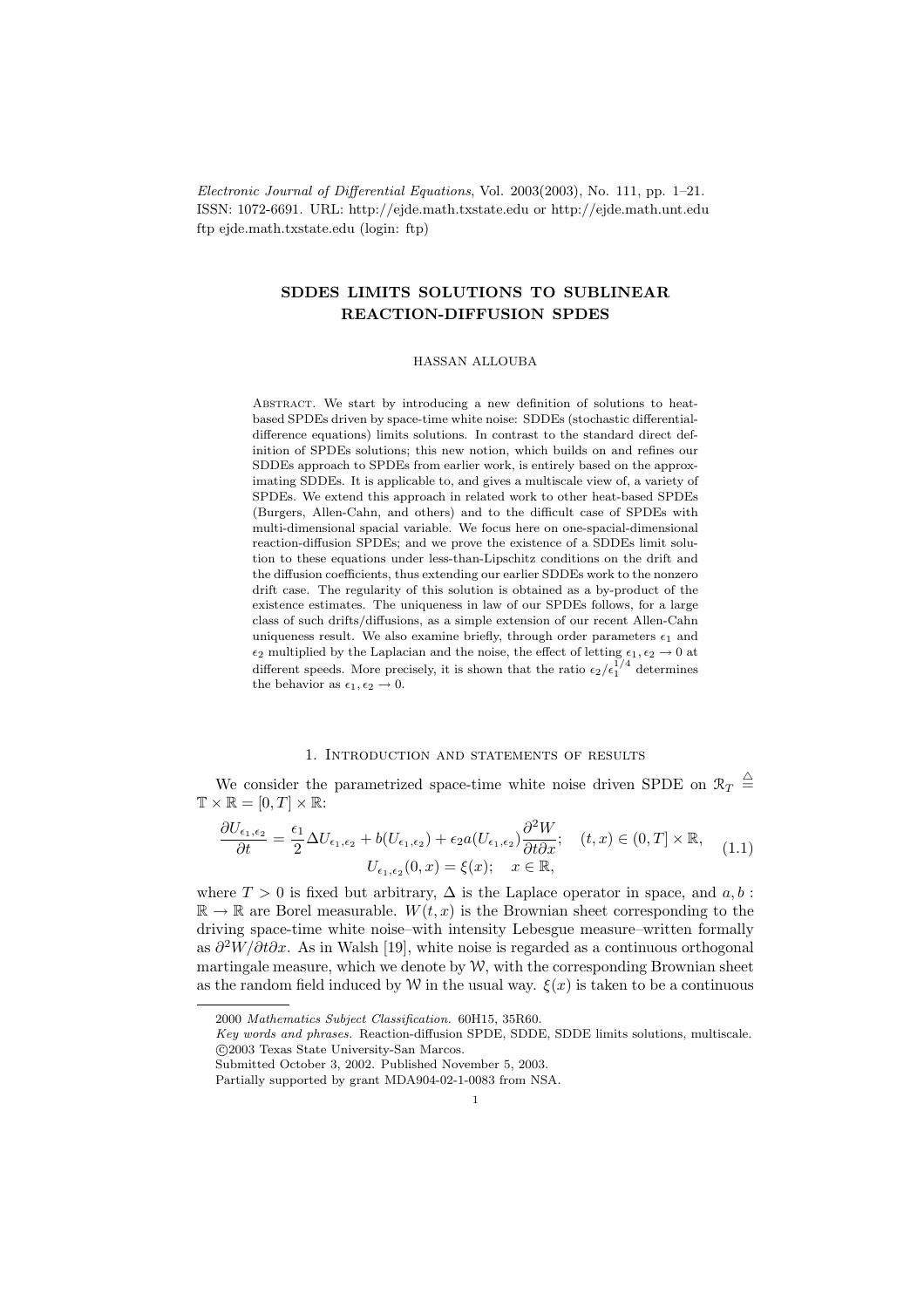bounded deterministic function. The parameters  $\epsilon_1, \epsilon_2 > 0$  are order parameters, which allow us to control the competing effects of the Laplacian  $\Delta$  and the driving space-time white noise  $\partial^2 W/\partial t \partial x$ . We denote the SPDE in (1.1) by  $e_{\text{heat}}^{\epsilon_1,\epsilon_2}(a,b,\xi)$ 

Before going into the statements of our results, let's highlight one of the main features of this article. We introduce and formalize the notion of SDDEs limit solutions (see Definition 1.4 and Remark 1.5 below), and most of our treatment here focuses on this class of solutions to  $e_{\text{heat}}^{\epsilon_1, \epsilon_2}(a, b, \xi)$  whose elements are limits of an approximating sequence of stochastic-differential-difference equations (SDDEs) (see [3, 6]). SDDEs are obtained from  $e_{\text{heat}}^{\epsilon_1,\epsilon_2}(a,b,\xi)$  by discretizing space but leaving time continuous. We have used SDDEs before in [6, 3] to give a non-nonstandard proof of Reimers' existence result for  $e_{\text{heat}}(a, 0, \xi)$  (the case of zero drift) when a is continuous and satisfies a linear growth condition. In addition to extending our existence proof there to the case of nonzero continuous drift (Theorem 1.6) and examining the effects of the order parameters  $\epsilon_1, \epsilon_2$  on  $e_{\text{heat}}^{\epsilon_1, \epsilon_2}(a, b, \xi)$  (Theorem 1.8), our new definition (Definition 1.4) of solutions to SPDEs as limits of approximating SDDEs establishes a general approach of SPDEs in which solutions to the SPDE in question are defined entirely in terms of its approximating SDDEs and their limits (more on this approach and its implications in d-dimensional space as well as for other SPDEs is detailed in [4]). It is important to note that (even in one dimension spacial variable) this is different from, and has several advantages not shared with, the traditional direct approach (in which solutions to  $e_{\text{heat}}^{\epsilon_1,\epsilon_2}(a,b,\xi)$ are understood in the sense of either the standard test function (1.8) or Green function formulations (1.9) of  $e_{\text{heat}}^{\epsilon_1,\epsilon_2}(a,b,\xi)$ ). In addition to the obvious numerical advantage; 1. this is a multiscale approach which allows us to view the model under consideration in two different scales simultaneously (the microscopic-in-space SDDE scale and their limiting SPDE scale), and thus be able to see which properties of the SPDEs being approximated is captured by their SDDEs and which ones are different (e.g. Proposition 2.7, Lemma 2.10, and Lemma 2.11 show how some regularity properties for  $e_{\text{heat}}^{\epsilon_1,\epsilon_2}(a,b,\xi)$  are captured by their SDDEs, and the proof of Theorem 1.8 part (ii) is the same for both  $e_{\text{heat}}^{\epsilon_1,\epsilon_2}(a,b,\xi)$  and the corresponding SDDEs, while the proof of Theorem 1.8 part (i) is an example of an argument which holds in the continuous setting but not in the SDDE one, possibly pointing to different behaviors in the two different scales), 2. the role of the heat Green function for  $e_{\text{heat}}^{\epsilon_1,\epsilon_2}(a,b,\xi)$  is played by a continuous-time random walk density in the case of SDDEs, allowing us to use powerful and simpler random walk arguments like coupling (see Lemma 2.4) and others to get needed estimates to prove existence and regularity for  $e_{\text{heat}}^{\epsilon_1,\epsilon_2}(a,b,\xi)$ under mild conditions on  $a$  and  $b$  (more on the intimate connection between the Green function and the random walk density is also detailed in [4]), and 3. unlike the usual Green's function formulation in the direct approach to SPDEs, these SDDEs make sense as real-valued random fields in any spatial dimension d, and we use them in [4] to extend our Definition 1.4 below to a class of solutions for SPDEs in any dimension. In this last regard, SDDEs limit solutions to SPDEs are similar to Lions-Crandal notion of viscosity solutions in that they are defined as limits of more "regular" solutions.

Consider the sequence of lattices  $(\mathbb{X}_n)_{n=1}^{\infty}$  defined by

$$
\mathbb{X}_n \stackrel{\triangle}{=} \{\cdots, -2\delta_n, -\delta_n, 0, \delta_n, 2\delta_n, \cdots\},\
$$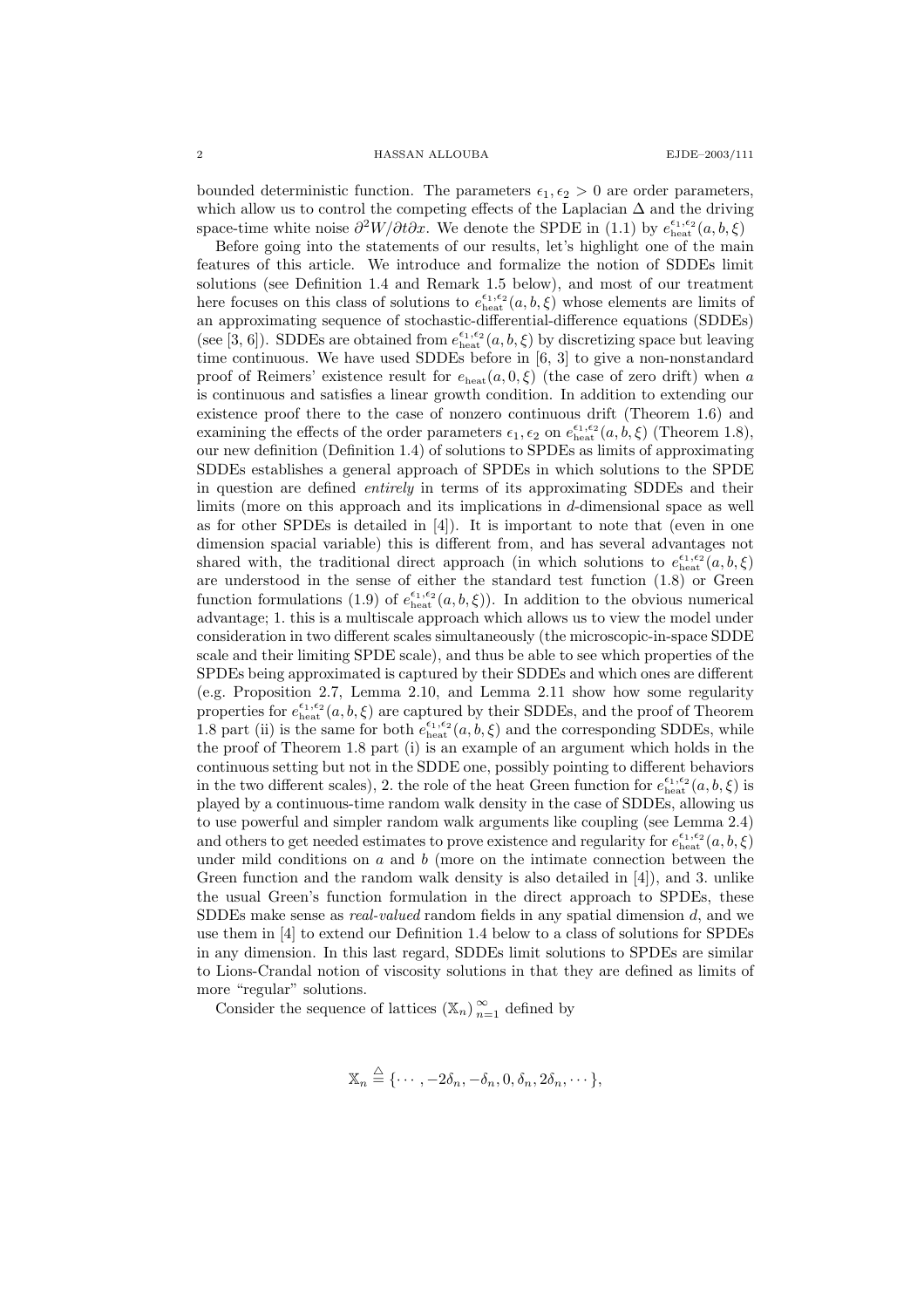where  $\delta_n \to 0$  as  $n \to \infty$ . Then, following [3],  $e_{\text{heat}}^{\epsilon_1, \epsilon_2}(a, b, \xi)$  may be approximated by the sequence of SDDEs  $\{e_{\text{heat}}^{\text{SDEE}}(a, b, \xi, n)\}_{n\in\mathbb{N}}$ :

$$
d\tilde{U}_{n,\epsilon_1,\epsilon_2}^x(t) = \left[\frac{\epsilon_1}{2} \Delta_n \tilde{U}_{n,\epsilon_1,\epsilon_2}^x(t) + b(\tilde{U}_{n,\epsilon_1,\epsilon_2}^x(t))\right] dt + \epsilon_2 a(\tilde{U}_{n,\epsilon_1,\epsilon_2}^x(t)) \frac{dW_n^x(t)}{\delta_n^{1/2}}; \quad (t,x) \in (0,T] \times \mathbb{X}_n, \qquad (1.2)
$$

$$
\tilde{U}_{n,\epsilon_1,\epsilon_2}^x(0) = \xi(x); \quad x \in \mathbb{X}_n,
$$

where  $\Delta_n f(x)$  is the *n*-th discrete Laplacian

$$
\Delta_n f(x) = \frac{f(x + \delta_n) - 2f(x) + f(x - \delta_n)}{\delta_n^2}.
$$
\n(1.3)

For each  $n \in \mathbb{N}$ , we think of  $W_n^x(t)$  as a sequence of independent standard Brownian motions indexed by the set  $\mathbb{X}_n$  (independence within the same lattice). We also assume that if  $m \neq n$  and  $x \in \mathbb{X}_m \cap \mathbb{X}_n$  then  $W_m^x(t) = W_n^x(t)$ , and if  $n > m$  and  $x \in \mathbb{X}_n \setminus \mathbb{X}_m$  then  $W_m^x(t) = 0$ .

**Definition 1.1.** Fix  $\epsilon_1, \epsilon_2$ . A solution to the SDDE system  $\{e_{heat}^{SDEB}(a, b, \xi, n)\}_{n=1}^{\infty}$ ; with respect to the Brownian (in t) system  $\{W_n^x(t)\}_{(n,x)\in\mathbb{N}\times\mathbb{X}_n}$  on the filtered probability space  $(\Omega, \mathcal{F}\{\mathcal{F}_t\}, \mathbb{P})$ ; is a sequence of real-valued processes

$$
\left\{\tilde{U}_{n,\epsilon_1,\epsilon_2} = \{\tilde{U}_{n,\epsilon_1,\epsilon_2}^x(t); (t,x) \in (\mathbb{T} \times \mathbb{X}_n)\}\right\}_{n=1}^{\infty}
$$

with continuous sample paths in t for each fixed  $x \in \mathbb{X}_n$  and  $n \in \mathbb{N}$  such that, for every  $(n, x) \in \mathbb{N} \times \mathbb{X}_n$ ,  $\tilde{U}_{n, \epsilon_1, \epsilon_2}^x(t)$  is  $\mathcal{F}_t$ -adapted, and

$$
\tilde{U}_{n,\epsilon_1,\epsilon_2}^x(t) = \int_0^t \left[ \frac{\epsilon_1}{2} \Delta_n \tilde{U}_{n,\epsilon_1,\epsilon_2}^x(s) + b(\tilde{U}_{n,\epsilon_1,\epsilon_2}^x(s)) \right] ds + \epsilon_2 a(\tilde{U}_{n,\epsilon_1,\epsilon_2}^x(s)) \frac{dW_n^x(s)}{\delta_n^{1/2}} + \xi(x); \quad (t,x) \in \mathbb{T} \times \mathbb{X}_n, \ n \in \mathbb{N}, \ a.s. \ \mathbb{P}.
$$
\n(1.4)

A solution is said to be strong if  $\{W_n^x(t)\}_{(n,x)\in\mathbb{N}\times\mathbb{X}_n}$  and  $(\Omega,\mathcal{F}\{\mathcal{F}_t\},\mathbb{P})$  are fixed a priori; and with

$$
\mathcal{F}_t = \sigma \{ \sigma \left( W_n^x(s); 0 \le s \le t, x \in \mathbb{X}_n, n \in \mathbb{N} \right) \cup \mathcal{N} \}; \quad t \in \mathbb{T}, \tag{1.5}
$$

where N is the collection of null sets

$$
\left\{O: \exists G \in \sigma\Big(\bigcup_{t \geq 0} \sigma\left(W_n^x(s); 0 \leq s \leq t, x \in \mathbb{X}_n, n \in \mathbb{N}\right)\Big), O \subseteq G \text{ and } \mathbb{P}(G) = 0\right\}
$$

A solution is termed weak if we are free to choose  $(\Omega, \mathcal{F}\{\mathcal{F}_t\}, \mathbb{P})$  and the Brownian system on it and without requiring  $\mathcal{F}_t$  to satisfy (1.5).

Unless otherwise stated all filtrations are assumed to satisfy the usual conditions, and any filtered probability space with such filtration is called a usual probability space.

Now, as in Lemma 2.1 in [3], we easily have the following representation and existence result for our approximating SDDEs

Lemma 1.2. Under the conditions

- (a)  $a(u)$  and  $b(u)$  are continuous in  $u; u \in \mathbb{R}$ ,
	- (b)  $a^2(u) \le K(1+u^2)$  and  $b^2(u) \le K(1+u^2)$ ;  $u \in \mathbb{R}$ , (1.6)
	- (c)  $\xi$  is continuous, nonrandom, and bounded on  $\mathbb{R}$ ,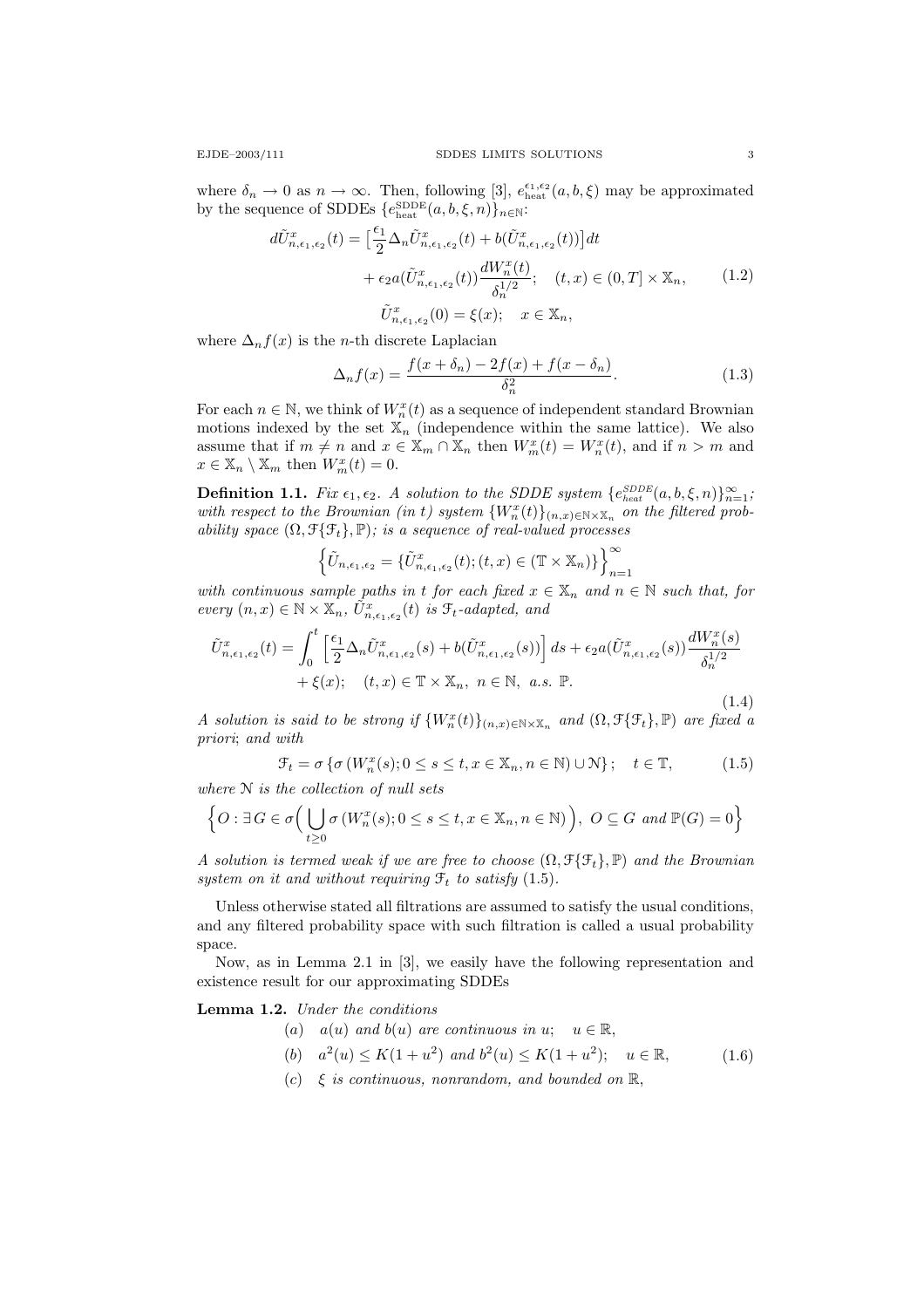for some constant  $K > 0$ , the SDDE system  $(1.2)$  is equivalent to the discrete-space continuous-time Green function formulation

$$
\tilde{U}_{n,\epsilon_{1},\epsilon_{2}}^{x}(t) = \sum_{y \in \mathbb{X}_{n}} \int_{0}^{t} Q_{\delta_{n},\epsilon_{1}}^{t-s;x-y} \Big[ \epsilon_{2} a(\tilde{U}_{n,\epsilon_{1},\epsilon_{2}}^{y}(s)) \frac{dW_{n}^{y}(s)}{\delta_{n}^{1/2}} + b(\tilde{U}_{n,\epsilon_{1},\epsilon_{2}}^{y}(s)) ds \Big] + \sum_{y \in \mathbb{X}_{n}} Q_{\delta_{n},\epsilon_{1}}^{t,x-y} \xi(y); \quad (t,x) \in \mathbb{T} \times \mathbb{X}_{n},
$$
\n(1.7)

where  $Q_{\delta_n,\epsilon_1}^{t:x}$  is the fundamental solution to the parametrized deterministic heat equation on the lattice  $\mathbb{X}_n$ :

$$
\frac{du_{n,\epsilon_1}^x(t)}{dt} = \frac{\epsilon_1}{2} \Delta_n u_{n,\epsilon_1}^x(t); \quad (t,x) \in (0,T] \times \mathbb{X}_n.
$$

Furthermore, there is at least one weak solution to  $(1.2)$   $(and hence (1.7)).$ 

Similar to the zero drift case (Lemma 2.1 in [3]), the equivalence assertion in Lemma 1.2 follows as in the continuous time-space case (e.g., Walsh  $[19]$ ) from an equivalence of test function and Green function formulations argument, and the existence is a straightforward generalization of standard SDEs arguments and the details will be omitted.

Remark 1.3. Just as in the continuous time-case, where we can look probabilistically at the fundamental solution of the deterministic heat equation as the density of Brownian motion, we note that  $Q_{\delta_n,\epsilon_1}^{t;x}$  is the density of a symmetric 1-dimensional random walk on  $\mathbb{X}_n$ , in which the times between transitions are exponentially distributed with mean  $\delta_n^2/\epsilon_1$ , for all n. To simplify notations, we will suppress the dependence on the parameters  $\epsilon_1, \epsilon_2$  unless we want to expressly consider the effect of variations in them on the SPDE or SDDE (the subscript  $\delta_n$  in  $Q_{\delta_n}^{t;x}$  is to remind us that the lattice points are  $\delta_n$  apart). Of course, by enlarging the filtration  $\mathcal{F}_t$ , we can accomodate random initial  $\xi$ . Also, if the space  $\mathbb R$  is replaced by a closed bounded interval  $\mathbb{L} = [a, b], a, b \in \mathbb{R}$  then  $\mathbb{X}_n$  is replaced by  $\mathbb{X}_n \cap \mathbb{L}$ ; and the random walk will be either reflected or absorbed at  $a$  and  $b$ , with corresponding densities  $Q_{\delta_n}$ , depending on whether we have Neumann or Dirichlet boundary conditions.

Using linear interpolation, we extend the definition of the already continuousin-time process  $\tilde{U}_n^x(t)$  on  $\mathbb{T} \times \mathbb{X}_n$ , so as to obtain a continuous process on  $\mathbb{T} \times \mathbb{R}$ , for each  $n \in \mathbb{N}$ , which we will also denote by  $\tilde{U}_n^x(t)$ . Henceforth, any such sequence  $\{\tilde{U}_n\}$  of interpolated  $\tilde{U}_n$ 's will be called a continuous solution to  $e_{\text{heat}}^{\text{SDEE}}(a, b, \xi, n)$ . We now give our definitions of SDDEs limit solutions to  $e_{\text{heat}}^{\epsilon_1,\epsilon_2}(a, b, \xi)$  (of course solutions on  $\mathbb{R}_+ \times \mathbb{R}$  are defined in the same way, replacing  $\mathbb{T}$  with  $\mathbb{R}_+$ ).

**Definition 1.4.** [SDDEs limits solutions to  $e_{\text{heat}}^{\epsilon_1, \epsilon_2}(a, b, \xi)$ ] We say that the random field  $U(t, x)$  is a continuous SDDE limit solution to  $e_{\text{heat}}^{\epsilon_1, \epsilon_2}(a, b, \xi)$  on  $\mathbb{T} \times \mathbb{R}$ iff there is a continuous solution  $\{\tilde{U}_n^x(t)\}$  to the SDDE system  $e_{\text{heat}}^{\text{SDEE}}(a, b, \xi, n)$  on a usual probability space  $(\Omega, \mathcal{F}\{\mathcal{F}_t\}, \mathbb{P})$  and with respect to a Brownian system  ${W_n^x(t)}_{(n,x)\in\mathbb{N}\times\mathbb{X}_n}$  such that U has P-a.s. continuous paths on  $\mathbb{T}\times\mathbb{R}$ , and U is the limit or a modification of the limit of  $\tilde{U}_n$  (or of a subsequence  $\tilde{U}_{n_k}$ ) as  $n \nearrow \infty$  $(k \nearrow \infty)$ . When desired; the types of the solution and the limit are explicitly stated (e.g., we say strong (weak) SDDEs weak, in probability,  $L^p$ , or a.s. limit solution to indicate that the solution to the approximating SDDEs system is strong (weak) and that the limit of the SDDEs is in the weak, in probability,  $L^p$ , or a.s. sense,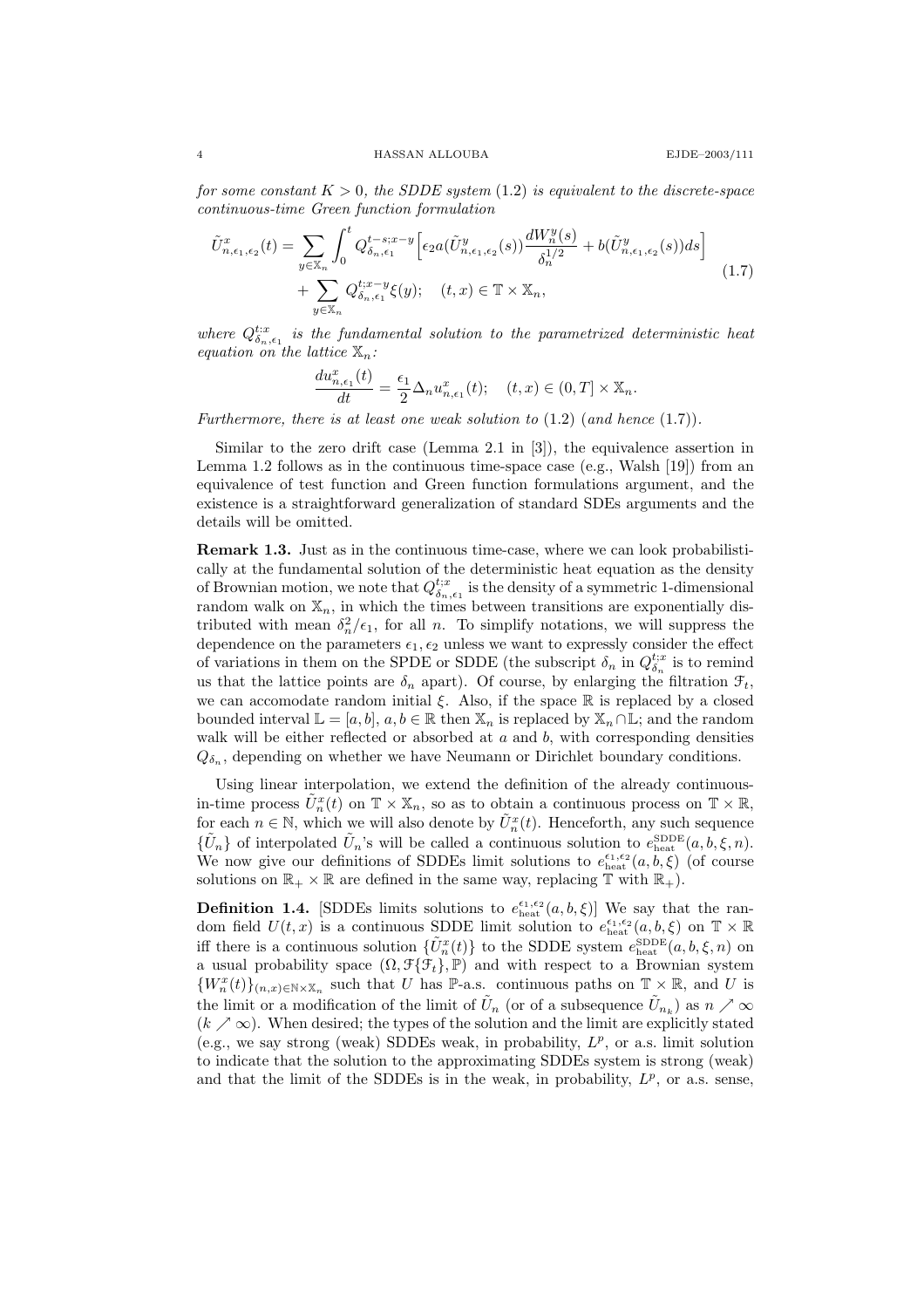respectively). We say that uniqueness in law holds if whenever  $U$  and  $V$  are SDDEs limit solutions, U and V have the same law.

Remark 1.5. Although in this article we restrict our treatment to the weak SDDEs weak limit solutions and weak uniqueness (in law), Definition 1.4 easily admits limits in any sense, not only those mentioned above, as well as stronger uniqueness (pathwise).

Next, we use the existence in Lemma 1.2 to show the existence of a SDDE limit solution to  $e_{\text{heat}}^{\epsilon_1,\epsilon_2}(a,b,\xi)$ , and that this solution is a solution in the standard sense of satisfying the test function formulation of  $e_{\text{heat}}^{\epsilon_1,\epsilon_2}(a,b,\xi)$ . This complements the results in [3] by treating the case of continuous drift which grows no more than linearly.

**Theorem 1.6** (Weak existence, uniqueness, and regularity). Fix  $\epsilon_1$  and  $\epsilon_2$ . If the conditions in (1.6) hold for some constant  $K > 0$ , then every sequence of continuous SDDEs solutions is tight in  $C(\mathbb{T} \times \mathbb{R}; \mathbb{R})$  and we have a weak SDDE weak limit solution U to  $e_{heat}^{\epsilon_1,\epsilon_2}(a,b,\xi)$ . Moreover, there is a continuous random field Y, with the same law as U, that satisfies the test function formulation of  $e_{heat}^{\epsilon_1,\epsilon_2}(a,b,\xi)$ :

$$
(Y(t) - \xi, \varphi) - \frac{\epsilon_1}{2} \int_0^t (Y(s), \varphi'') ds - \int_0^t (b(Y(s)), \varphi) ds
$$
  

$$
= \epsilon_2 \int_0^t \int_{\mathbb{R}} a(Y(s, x)) \varphi(x) \mathcal{W}(dx, ds)
$$
 (1.8)

for every  $\varphi \in C_c^{\infty}(\mathbb{R}; \mathbb{R})$ , where  $( \cdot, \cdot )$  denotes the scalar product on  $L^2(\mathbb{R})$ . The continuous paths of Y are Hölder  $\gamma_s \in (0, \frac{1}{2})$  in space and Hölder  $\gamma_t \in (0, \frac{1}{4})$  in time and are  $L^p$  bounded for every  $p \geq 2$ . If  $a(u) = u^{\gamma}$ , with  $1/2 \leq \gamma \leq 1$  and  $b(u) = \sum_{i=1}^{N} c_i u^{\alpha_i}$  for constants  $c_i \in \mathbb{R}$ ,  $N \in \mathbb{N}$ , and  $1 \geq \alpha_i \geq \gamma$ ,  $i = 1, \ldots, N$ ; then uniqueness in law holds for  $e_{heat}^{\epsilon_1,\epsilon_2}(a,b,\xi)$  on  $[0,T] \times [0,L]$ , for any  $T, L \in \mathbb{R}_+^2$ , and hence the convergence to  $U$  is along the whole SDDEs sequence.

Remark 1.7. In Theorem 1.6 we suppressed the dependence on the epsilons, since the results are given for fixed  $\epsilon_1, \epsilon_2$ ; i.e.,  $U = U_{\epsilon_1, \epsilon_2}$  and  $Y = Y_{\epsilon_1, \epsilon_2}$ .

The next result reveals that the behavior of  $e_{\text{heat}}^{\epsilon_1,\epsilon_2}(a,b,\xi)$  as  $\epsilon_1,\epsilon_2 \searrow 0$  is controlled by the ratio  $\epsilon_2/\epsilon_1^{1/4}$ : the solutions blow up in  $L^2$  if  $\epsilon_2/\epsilon_1^{1/4} \nearrow \infty$  and they converge to the deterministic  $\epsilon_1 \searrow 0$  limit in  $L^{2q}$   $(q \ge 1)$  if  $\epsilon_2/\epsilon_1^{1/4} \searrow 0$ .

**Theorem 1.8** (Limits of  $e_{\text{heat}}^{\epsilon_1,\epsilon_2}(a,b,\xi)$  as  $\epsilon_1,\epsilon_2 \searrow 0$ ). i) Suppose that the conditions in (1.6) hold, and that there are constants  $K_l, K_L > 0$  such that  $K_l \le a(u) \le K_L$ for all  $u \in \mathbb{R}$ . If  $\epsilon_1, \epsilon_2 \searrow 0$  (or  $\epsilon_1, \epsilon_2 \nearrow \infty$ ) such that the ratio  $\epsilon_2/\epsilon_1^{1/4} \rightarrow \infty$ ; then,  $\sup_{0\leq s\leq T} \sup_{x\in\mathbb{R}} \mathbb{E} U^2_{\epsilon_1,\epsilon_2}(s,x) \nearrow \infty$ , for any  $T > 0$  and for any SDDEs weak limit solution  $U_{\epsilon_1,\epsilon_2}$  to  $e_{heat}^{\epsilon_1,\epsilon_2}(a,b,\xi)$  ii) If, in addition to the conditions in (1.6), b is Lipschitz and a is bounded; and if  $U_{\epsilon_1}(t,x)$  is the solution to the deterministic PDE obtained from  $e_{heat}^{\epsilon_1,\epsilon_2}(a,b,\xi)$  by setting  $a \equiv 0$ , and  $U_{\epsilon_1,\epsilon_2}$  is a SDDEs weak limit solution to  $e_{heat}^{\epsilon_1,\epsilon_2}(a,b,\xi)$ , then for every  $q \geq 1$ 

$$
\sup_{0\leq t\leq T}\sup_{x\in\mathbb{R}}\mathbb{E}\left|U_{\epsilon_{1},\epsilon_{2}}(t,x)-U_{\epsilon_{1}}(t,x)\right|^{2q}\longrightarrow0
$$

as  $\epsilon_1, \epsilon_2$ , and  $\epsilon_2/\epsilon_1^{1/4} \to 0$ . Also, if  $\left\{ \tilde{U}_{n,\epsilon_1,\epsilon_2}^x(t) \right\}$  is a solution to the SDDEs system  ${e_{heat}^{SDDE}(a, b, \xi, n)}$  and if  $\{ \tilde{U}_{n, \epsilon_1} \}$  is a solution to the deterministic system obtained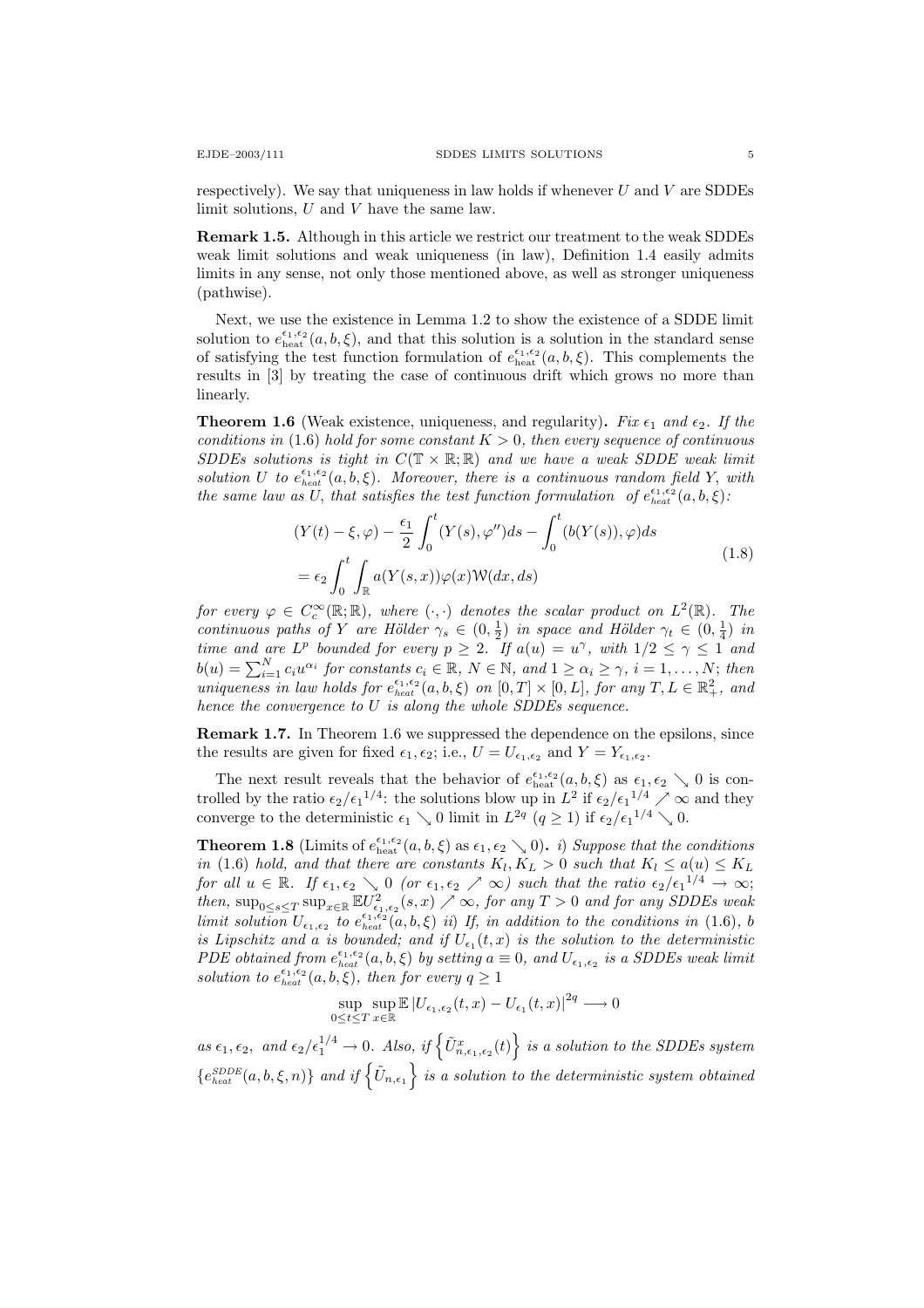from  $e_{heat}^{SDDE}(a, b, \xi, n)$  by setting  $a \equiv 0$ , then for every  $q, n \ge 1$ 

$$
\sup_{0\leq t\leq T}\sup_{x\in\mathbb{R}}\mathbb{E}\left|\tilde{U}_{n,\epsilon_1,\epsilon_2}^x(t)-\tilde{U}_{n,\epsilon_1}(t,x)\right|^{2q}\longrightarrow 0
$$

as  $\epsilon_1, \epsilon_2, \text{ and } \epsilon_2/\epsilon_1^{1/4} \to 0.$ 

Remark 1.9. Taking note of Remark 1.7, it follows from well known facts in Walsh [19] that, under (1.6), (1.8) is equivalent to the Green function formulation (1.9) below

$$
Y_{\epsilon_1,\epsilon_2}(t,x) - \int_{\mathbb{R}} G_{\epsilon_1}(t;x,y)\xi(y)dy
$$
  
= 
$$
\int_{\mathbb{R}} \int_0^t G_{\epsilon_1}(s,t;x,y) \Big[ \epsilon_2 a(Y_{\epsilon_1,\epsilon_2}(s,y)) \mathcal{W}(ds,dy) + b(Y_{\epsilon_1,\epsilon_2}(s,y)) ds dy \Big],
$$
 (1.9)

where

$$
G_{\epsilon_1}(t;x,y) = \frac{1}{\sqrt{2\epsilon_1\pi t}}e^{-(x-y)^2/2\epsilon_1t}.
$$

Also, note that when  $\epsilon_1, \epsilon_2$  are fixed,  $\sup_{0 \le s \le T} \sup_{x \in \mathbb{R}} \mathbb{E} U_{\epsilon_1, \epsilon_2}^2(s, x) < \infty$  for all  $T > 0$  (see Proposition 2.7, (2.23), and note that Y has the same law as U).

## 2. Existence, uniqueness, and regularity

The proof of Theorem 1.6 proceeds in several steps as in the heat SPDE in [3], with the extra difficulty caused by the extra term  $b(U)$ : we first get Kolmogorov type estimates on the spatial and temporal differences of the continuous  $\tilde{U}_n^x(t)$ 's establishing tightness, and so by Lemma 1.2 and Definition 1.4 this implies the existence of a weak SDDE weak limit solution to  $e_{\text{heat}}^{\epsilon_1,\epsilon_2}(a,b,\xi)$ . Then we show that the limit satisfies the test function formulation of  $e_{\text{heat}}^{\epsilon_1,\epsilon_2}(a,b,\xi)$ . Since Theorem 1.6 is stated for fixed  $\epsilon_1, \epsilon_2$ , we suppress the dependence on these parameters (except in Lemma 2.1 below which we use in Remark 3.1 in the third section), and we assume without loss of generality that they are both 1. Throughout the article, K will denote a constant that may change its value from one step to the next.

2.1. Random walk estimates. The first set of estimates we need are bounds on the random walk density  $Q_{\delta_n}^{t;x}$ . Since all the results in this section hold for all n, we will suppress the dependence on  $n$ , except in  $(2.10)$ , to simplify the notation. The first three lemmas are taken directly from [3] p. 32 and are reproduced below for convenience:

**Lemma 2.1.** There is a constant  $K$  such that

$$
\sum_{x \in \mathbb{X}} (Q_{\delta}^{t:x})^2 \le K\delta/\sqrt{t} \quad \text{and} \quad \sum_{x \in \mathbb{X}} (Q_{\delta,\epsilon_1}^{t:x})^2 \le K\delta/\sqrt{\epsilon_1 t},
$$

and hence

$$
\int_0^t \sum_{x \in \mathbb{X}} (Q_\delta^{s;x})^2 ds \le K \delta \sqrt{t} \quad \text{and} \quad \int_0^t \sum_{x \in \mathbb{X}} (Q_{\delta,\epsilon_1}^{s;x})^2 ds \le K \delta \sqrt{\frac{t}{\epsilon_1}}.
$$

**Lemma 2.2.** There is a constant  $K$  such that

$$
\int_0^t \sum_{x \in \mathbb{X}} \left( Q_\delta^{s;x} - Q_\delta^{s;x+z} \right)^2 ds \le K \delta |z|.
$$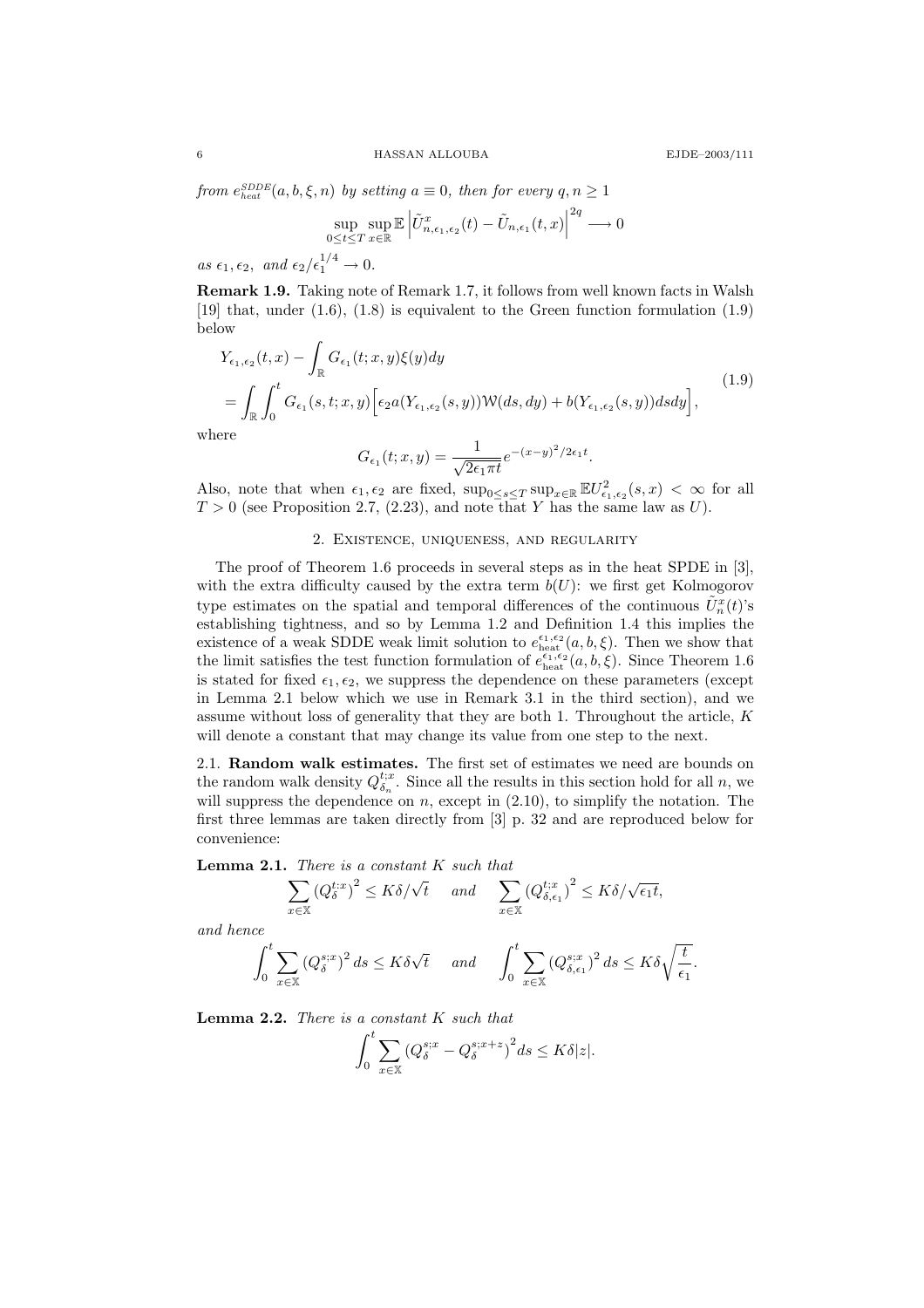**Lemma 2.3.** There is a constant  $K$  such that

$$
\int_0^t \sum_{x \in \mathbb{X}} \left( Q_\delta^{t-s,x} - Q_\delta^{r-s,x} \right)^2 ds \le K \delta \sqrt{t-r},
$$

for  $r < t$ , and with the convention that  $Q_{\delta}^{x}(t) = 0$  if  $t < 0$ .

The next three Lemmas are needed to deal with the reaction term  $b(U)$  in the SPDE.

**Lemma 2.4.** There is a constant  $K$  such that

$$
\sum_{x \in \mathbb{X}} |Q_{\delta}^{t;x} - Q_{\delta}^{t:x+z}| \le 1 \wedge K \frac{|z|}{\sqrt{t}},\tag{2.1}
$$

and thus

$$
\int_0^t \sum_{x \in \mathbb{X}} \left| Q_\delta^{s;x} - Q_\delta^{s;x+z} \right| ds \le K \sqrt{t} |z|.
$$
 (2.2)

Proof. We use a standard maximal coupling argument. For details on coupling and related techniques the interested reader could consult [18] and the references therein.

Denote by  $\Lambda_{\delta}^x(t)$  the law of the random walk, starting at x, after time t; and let  $\|\cdot\|$  denote the total variation norm. Then we are trying to bound

$$
A \stackrel{\triangle}{=} \int_0^t \left\| \Lambda_\delta^x(s) - \Lambda_\delta^{x+z}(s) \right\| ds
$$

So, using a coupling argument, we start two copies of the random walk at 0 and  $z$  and run the maximal coupling. The total variation at time  $t$  between the two random walks laws  $\|\Lambda_{\delta}^0(t) - \Lambda_{\delta}^z(t)\|$  is exactly the probability of not yet coupling, which is readily seen to be at most  $1 \wedge K|z|/t^{1/2}$ , for some constant K. Thus, we get the first inequality  $(2.1)$ , and the second inequality  $(2.2)$  (the bound on A) immediately follows.

**Lemma 2.5.** There are constants K and  $\delta^*$  such that

$$
\sum_{x \in \mathbb{X}} |Q_{\delta}^{t;x} - Q_{\delta}^{s;x}| \le 1 \wedge K \frac{\sqrt{t} - \sqrt{s}}{\sqrt{t}},
$$

whenever  $s < t$  and  $\delta < \delta^*$ , and hence

$$
\int_0^t \sum_{x \in \mathbb{X}} \left| Q_\delta^{t-s;x} - Q_\delta^{r-s;x} \right| ds \le K \left( 1 + \log \left[ \frac{t}{t-r} \right] \right) (t-r),
$$

for  $r < t$  and  $\delta < \delta^*$ , and with the convention that  $Q_{\delta}^{t;x} = 0$  if  $t < 0$ .

This is a central limit theorem type argument, which we briefly present here for convenience.

Proof. To see the first inequality, note that the total variation distance is

$$
\|\Lambda^x_{\delta}(s) - \Lambda^x_{\delta}(t)\| = \sup_{k} |\Lambda^x_{\delta}(s)([-k,k]) - \Lambda^x_{\delta}(t)([-k,k])|,
$$
\n(2.3)

where  $\Lambda_{\delta}^{x}(t)$  is as in the proof of Lemma 2.4. By the central limit theorem, we see that the limit as  $\delta \to 0$  in (2.3) is bounded by a constant multiple of  $(t^{1/2}$  $s^{1/2}$ / $t^{1/2}$ ; then there is a  $\delta^* > 0$  such that, whenever  $\delta < \delta^*$ , the total variation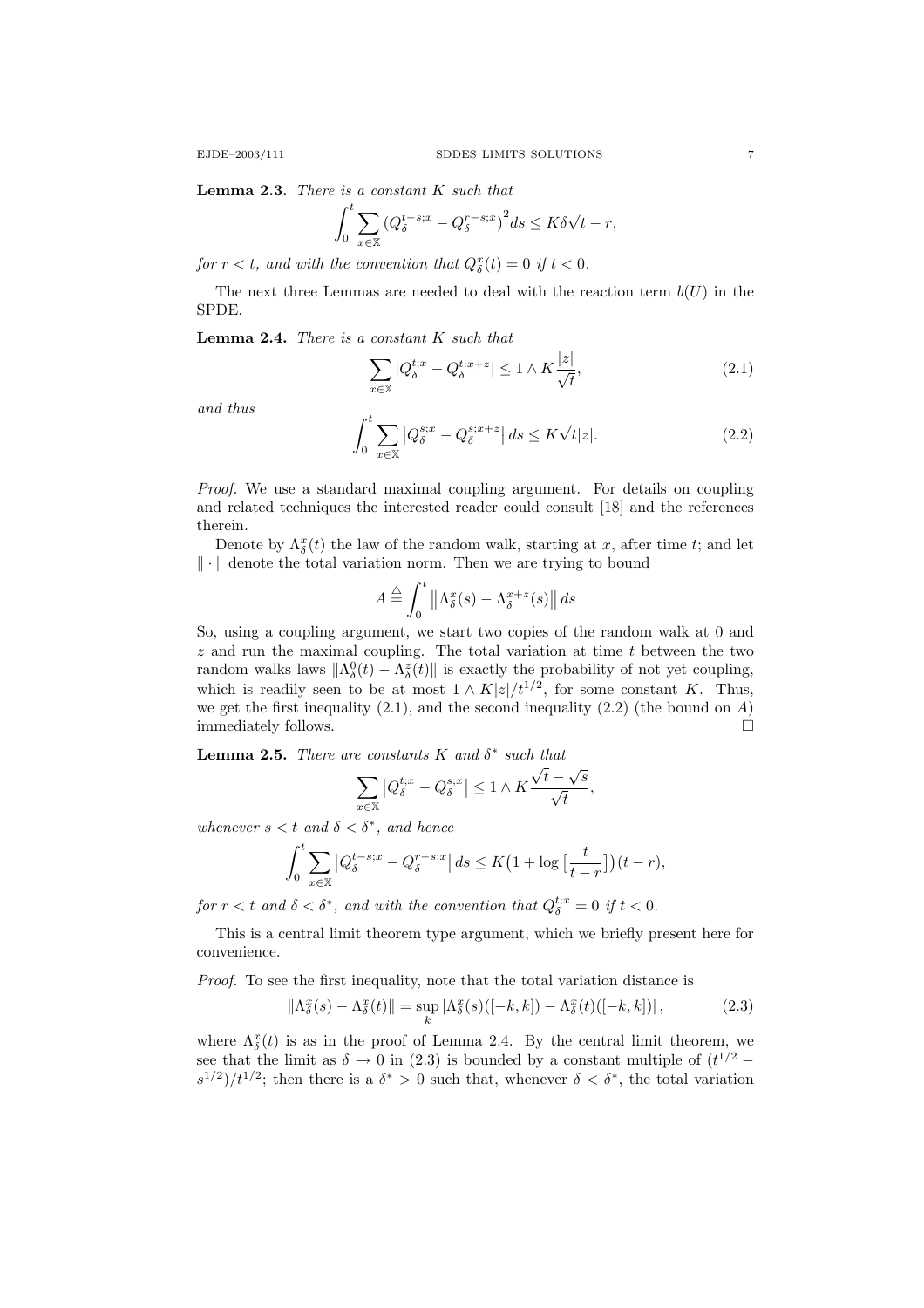#### 8 HASSAN ALLOUBA EJDE–2003/111

distance in (2.3) is bounded by a constant multiple of  $(t^{1/2}-s^{1/2})/t^{1/2}$  as well, with a possibly different constant. So, for small enough  $\delta$ , we get the first inequality. The second inequality follows upon using the fact that  $(t^{1/2} - s^{1/2})/t^{1/2} \le (t - s)/t$ and integrating, using the convention that  $Q_{\delta}^{t;x} = 0$  if  $t < 0$ .

From this point on, and without explicitly stating it, we will assume  $\delta < \delta^*$ whenever needed. Consequently, we have the following statement.

**Lemma 2.6.** There is a constant  $K$ , depending only on  $T$ , such that

$$
\int_0^t \sum_{x \in \mathbb{X}} \left| Q_\delta^{t-s;x} - Q_\delta^{r-s;x} \right| ds \le K \left[ (t-r) + (t-r)^{1-e^{-1}} \right],
$$

for  $0 \le r < t \le T$ , and with the convention that  $Q_{\delta}^{t;x} = 0$  if  $t < 0$ .

Proof. In light of Lemma 2.5, it suffices to show that

$$
\log\left[\frac{T\vee 1}{t-r}\right] \le (T\vee 1)(t-r)^{-e^{-1}},\tag{2.4}
$$

for  $0 \le r < t \le T$ . So, setting  $x = t - r$  and letting  $\ell(x) \stackrel{\triangle}{=} \log [(T \vee 1)/x] - (T \vee$  $1)x^{-e^{-1}}$ , we see from an easy calculus computation that

$$
\max \ell(x) = \ell([(T \vee 1)/e]^e) = (1 - e) \log[T \vee 1] \le 0,
$$

proving  $(2.4)$ .

2.2. Bounds on moments of  $\tilde{U}^x(t)$ . The main result of this subsection is as follows.

**Proposition 2.7.** There exists a constant K depending only on q,  $\max_x |\xi(x)|$ , and T such that

$$
M_q(t) \le K \exp\{Kt\}; \quad \forall \ 0 \le t \le T, \ q \ge 1,
$$

where  $M_q(t) = \sup_x \mathbb{E}|\tilde{U}^x(t)|^{2q}$ . In particular,  $M_q$  is bounded on  $\mathbb{T}$  for all  $q \geq 1$ , and

$$
\sup_{t \in \mathbb{T}} M_q(t) \le K \exp\{KT\}.
$$
\n(2.5)

The proof of Proposition 2.7 proceeds via the following lemma and its corollary.

**Lemma 2.8.** There exists a constant K depending only on  $q \geq 1$ ,  $\max_x |\xi(x)|$ , and T such that

$$
M_q(t) \le K\Big(1 + \int_0^t \big[\frac{M_q(s)}{\sqrt{t-s}} + M_q(s)\big]ds\Big); \quad \forall 0 \le t \le T, \ q \ge 1.
$$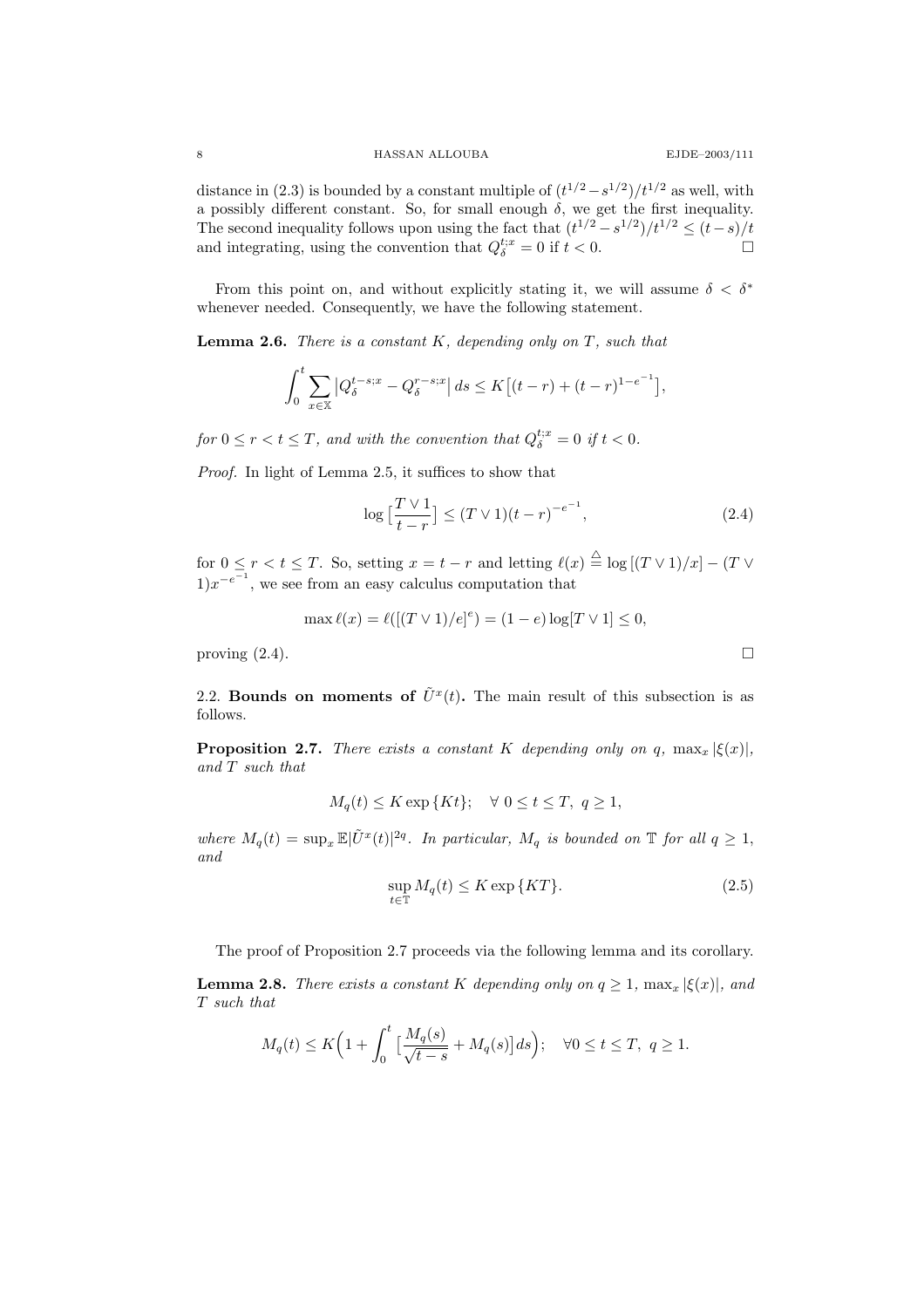*Proof.* Fix  $q \ge 1$ , let  $\tilde{U}_{D}^{x}(t) \triangleq \sum_{y \in \mathbb{X}} Q_{\delta_n}^{t;x,y} \xi(y)$  (the deterministic part of  $\tilde{U}$ ). Then, for any  $(t, x) \in \mathbb{T} \times \mathbb{X}$ , we have:

$$
\mathbb{E}|\tilde{U}^{x}(t)|^{2q} = \mathbb{E}\Big|\sum_{y\in\mathbb{X}}\int_{0}^{t}Q_{\delta}^{t-s;x,y}\Big[\frac{a(\tilde{U}^{y}(s))}{\sqrt{\delta}}dW^{y}(s) + b(\tilde{U}^{y}(s))ds\Big] + \tilde{U}_{D}^{x}(t)\Big|^{2q}
$$
  

$$
\leq K\Big(\mathbb{E}\Big|\sum_{y\in\mathbb{X}}\int_{0}^{t}Q_{\delta}^{t-s;x,y}\frac{a(\tilde{U}^{y}(s))}{\sqrt{\delta}}dW^{y}(s)\Big|^{2q} + \Big|\tilde{U}_{D}^{x}(t)\Big|^{2q}\Big) \qquad (2.6)
$$
  

$$
+ K\mathbb{E}\Big|\sum_{y\in\mathbb{X}}\int_{0}^{t}Q_{\delta}^{t-s;x,y}b(\tilde{U}^{y}(s))ds\Big|^{2q}.
$$

Applying Burkholder inequality to

$$
V^{x}(t) = \sum_{y \in \mathbb{X}} \int_{0}^{t} Q_{\delta}^{t-s;x,y} \frac{a(\tilde{U}^{y}(s))}{\sqrt{\delta}} dW^{y}(s)
$$

Reduces (2.6) to

$$
\mathbb{E}|\tilde{U}^{x}(t)|^{2q} \leq K \left(\mathbb{E} \Big| \sum_{y \in \mathbb{X}} \int_{0}^{t} \left(Q_{\delta}^{t-s;x,y}\right)^{2} \frac{a^{2}(\tilde{U}^{y}(s))}{\delta} ds \Big|^{q} + |\tilde{U}_{D}^{x}(t)|^{2q} \right) + K \mathbb{E} \Big| \sum_{y \in \mathbb{X}} \int_{0}^{t} Q_{\delta}^{t-s;x,y} b(\tilde{U}^{y}(s)) ds \Big|^{2q}.
$$
\n(2.7)

Now, for a fixed point  $(t, x) \in \mathbb{T} \times \mathbb{X}$  let  $\mu_t^x$  and  $\nu_t^x$  be the measures on  $[0, t] \times \mathbb{X}$ defined by  $d\mu_t^x(s, y) = \left( \left( Q_\delta^{t-s;x,y} \right)^2 / \delta \right) ds$  and  $d\nu_t^x(s, y) = Q_\delta^{t-s;x,y} ds$ , and let  $|\mu_t^x|$  =  $\mu_t^x([0,t] \times \mathbb{X})$  and  $|\nu_t^x| = \nu_t^x([0,t] \times \mathbb{X})$ . Then, we can rewrite (2.7) as

$$
\mathbb{E}|\tilde{U}^{x}(t)|^{2q} \leq K \left(\mathbb{E} \left| \int_{[0,t] \times \mathbb{X}} a^{2}(\tilde{U}^{y}(s)) \frac{d\mu_{t}^{x}(s,y)}{|\mu_{t}^{x}|} \right|^{q} |\mu_{t}^{x}|^{q} + |\tilde{U}_{D}^{x}(t)|^{2q} \right) + K \mathbb{E} \left| \int_{[0,t] \times \mathbb{X}} b(\tilde{U}^{y}(s)) \frac{d\nu_{t}^{x}(s,y)}{|\nu_{t}^{x}|} \right|^{2q} |\nu_{t}^{x}|^{2q}.
$$
\n(2.8)

Observing that  $\mu_t^x/|\mu_t^x|$  and  $\nu_t^x/|\nu_t^x|$  are probability measures, we apply Jensen's inequality, the growth condition on  $a$  and  $b$ , and other elementary inequalities to (2.8) to obtain

$$
\mathbb{E}|\tilde{U}^{x}(t)|^{2q} \leq K \Big( \mathbb{E} \Big[ \int_{[0,t] \times \mathbb{X}} \Big| a(\tilde{U}^{y}(s)) \Big|^{2q} \frac{d\mu_{t}^{x}(s,y)}{|\mu_{t}^{x}|} \Big] |\mu_{t}^{x}|^{q} + |\tilde{U}_{D}^{x}(t)|^{2q} \Big) \n+ K \mathbb{E} \Big[ \int_{[0,t] \times \mathbb{X}} \Big| b(\tilde{U}^{y}(s)) \Big|^{2q} \frac{d\nu_{t}^{x}(s,y)}{|\nu_{t}^{x}|} \Big| |\nu_{t}^{x}|^{2q} \n\leq K \Big[ \int_{[0,t] \times \mathbb{X}} \Big( 1 + \mathbb{E}|\tilde{U}^{y}(s)|^{2q} \Big) d\mu_{t}^{x}(s,y) \Big] |\mu_{t}^{x}|^{q-1} + K |\tilde{U}_{D}^{x}(t)|^{2q} \n+ K \Big[ \int_{[0,t] \times \mathbb{X}} \Big( 1 + \mathbb{E}|\tilde{U}^{y}(s)|^{2q} \Big) d\nu_{t}^{x}(s,y) \Big] |\nu_{t}^{x}|^{2q-1} \n= K \Big( \Big[ \sum_{y \in \mathbb{X}} \int_{0}^{t} \frac{(Q_{\delta}^{t-s;x,y})^{2}}{\delta} \Big( 1 + \mathbb{E}|\tilde{U}^{y}(s)|^{2q} \Big) ds \Big] |\mu_{t}^{x}|^{q-1} + |\tilde{U}_{D}^{x}(t)|^{2q} \Big)
$$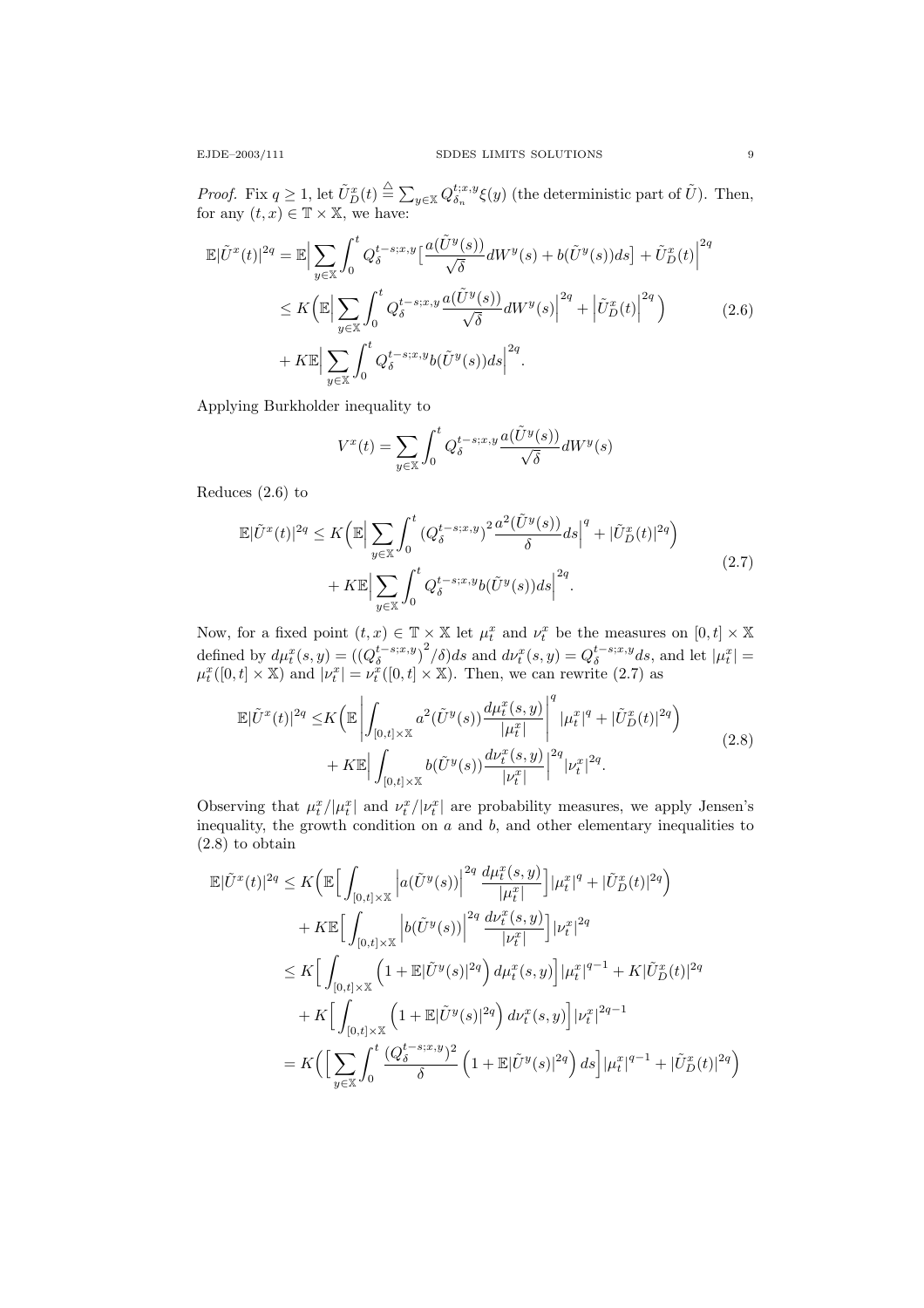10 HASSAN ALLOUBA

$$
E\mathrm{JDE}\text{--}2003/111
$$

$$
+ K \Big[ \sum_{y \in \mathbb{X}} \int_0^t Q_\delta^{t-s;x,y} \left( 1 + \mathbb{E} |\tilde{U}^y(s)|^{2q} \right) ds \Big] |\nu_t^x|^{2q-1}.
$$

Using the simple fact that  $\sum_{y \in \mathbb{X}} Q_{\delta}^{t-s;x,y} = 1$  and Lemma 2.1, we see that  $|\nu_t^x|$  and  $|\mu_t^x|$  are uniformly bounded for  $t \leq T$ . So, using the boundedness of  $\xi$ , and hence of  $\tilde{U}_{D}^{x}(t)$ , Lemma 2.1 and the definition of  $M_{q}(s)$ , we get

$$
\mathbb{E}|\tilde{U}^{x}(t)|^{2q} \leq K\Big(1+\sum_{y\in\mathbb{X}}\int_{0}^{t}\Big[\frac{(Q_{\delta}^{t-s;x,y})^{2}}{\delta}M_{q}(s)+Q_{\delta}^{t-s;x,y}M_{q}(s)\Big]ds\Big)
$$
  

$$
\stackrel{R_{1}}{\leq} K\Big(1+\int_{0}^{t}\Big[\frac{M_{q}(s)}{\sqrt{t-s}}+M_{q}(s)\Big]ds\Big).
$$

Here,  $R_1$  follows from Lemma 2.1 and the fact that  $\sum_{y \in \mathbb{X}} Q_{\delta}^{t-s;x,y} = 1$ . This implies that

$$
M_q(t) \le K\Big(1 + \int_0^t \Big[\frac{M_q(s)}{\sqrt{t-s}} + M_q(s)\Big]ds\Big).
$$

Corollary 2.9. There exists a constant K depending only on q,  $\max_x |\xi(x)|$ , and T such that

$$
M_q(t) \le K\Big(1 + \int_0^t M_q(s)ds\Big); \quad 0 \le t \le T, \ q \ge 1.
$$

Proof. Iterating the bound in Lemma 2.8 once, and changing the order of integration, we obtain

$$
M_q(t) \le K \left\{ 1 + K \Big[ \int_0^t \left( \frac{1}{\sqrt{t-s}} \right) ds \Big] + \int_0^t M_q(r) \Big( \int_r^t \frac{1}{\sqrt{t-s}\sqrt{s-r}} ds + \int_r^t \frac{1}{\sqrt{t-s}} ds \Big) dr + \int_0^t M_q(r) \Big( \int_r^t \frac{1}{\sqrt{t-s}} ds \Big) dr \Big] + \int_0^t M_q(s) ds \right\}
$$
  
\n
$$
\le K \Big( 1 + \int_0^t M_q(s) ds \Big).
$$

Now the proof of Proposition 2.7 is a straightforward application of Gronwall's lemma to Corollary 2.9.

2.3. Bounds on spatial and temporal differences moments and tightness of the approximating SDDEs. Let  $\tilde{U}^x(t) = \tilde{U}_R^x(t) + \tilde{U}_D^x(t)$ , where  $\tilde{U}_R^x(t)$  denotes the first two (random) terms on the r.h.s. of  $(1.7)$ . It is easily seen (see [17]) that the deterministic part  $\tilde{U}_D^x(t)$  converges pointwise to the solution of the deterministic heat equation as  $n \to \infty$  ( $\delta_n \to 0$ ); i.e.,

$$
\lim_{n \to \infty} \tilde{U}_{n,D}^x(t) = \int_{\mathbb{R}} G(t; x, y) \xi(y) dy, \quad \forall (t, x) \in \mathcal{R}_T.
$$
 (2.10)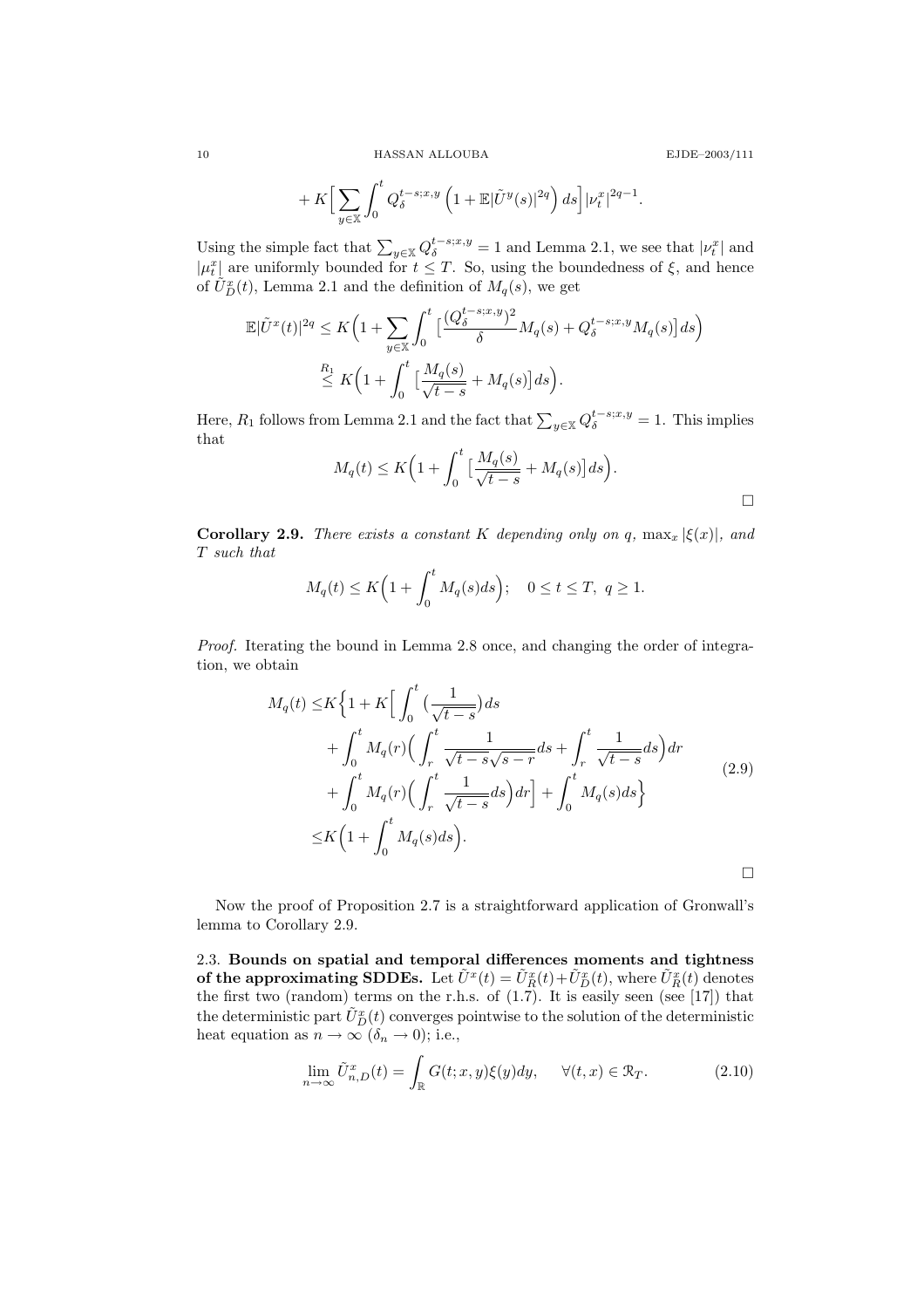So, to show weak convergence of a subsequence of  $\tilde{U}^x(t)$ ; it is enough to show tightness, and hence the weak convergence, of the random part  $\tilde{U}_R^x(t)$ . Using the inequalities of the previous two subsections, we obtain

**Lemma 2.10** (Spatial differences). There exists a constant  $K$  depending only on q, max<sub>x</sub>  $|\xi(x)|$ , and T such that

$$
\mathbb{E}\left|\tilde{U}_{R}^{x}(t)-\tilde{U}_{R}^{y}(t)\right|^{2q} \leq K\left(|x-y|^{q}+|x-y|^{2q}\right),
$$

for all  $x, y \in \mathbb{X}$  and  $t \in \mathbb{T}$ .

*Proof.* Using Burkholder inequality, we have for any  $(t, x, y) \in \mathbb{T} \times \mathbb{X}^2$ 

$$
\mathbb{E}\left|\tilde{U}_{R}^{x}(t)-\tilde{U}_{R}^{y}(t)\right|^{2q} \leq K\mathbb{E}\left|\sum_{z\in\mathbb{X}}\int_{0}^{t}\frac{\left(Q_{\delta}^{t-s;x,z}-Q_{\delta}^{t-s;y,z}\right)^{2}}{\delta}a^{2}(\tilde{U}^{z}(s))ds\right|^{q} + K\mathbb{E}\left|\sum_{z\in\mathbb{X}}\int_{0}^{t}\left(Q_{\delta}^{t-s;x,z}-Q_{\delta}^{t-s;y,z}\right)b(\tilde{U}^{z}(s))ds\right|^{2q}.
$$
\n(2.11)

For any fixed but arbitrary point  $(t, x, y) \in \mathbb{T} \times \mathbb{X}^2$  let  $\mu_t^{x,y}$  and  $\nu_t^{x,y}$  be the measures defined on  $[0,t] \times \mathbb{X}$  by  $d\mu_t^{x,y}(s,z) = ((Q_{\delta}^{t-s;x,z} - Q_{\delta}^{t-s;y,z})^2/\delta)ds$  and  $d\nu_t^{x,y}(s,z) =$  $|Q_{\delta}^{t-s;x,z} - Q_{\delta}^{t-s;y,z}| ds$ , and let  $|\mu_t^{x,y}| = \mu_t^{x,y}([0,t] \times \mathbb{X})$  and  $|\nu_t^{x,y}| = \nu_t^{x,y}([0,t] \times \mathbb{X})$ . So, from  $(2.11)$ , Jensen's inequality, the growth condition on a and b, the definition of  $M_q(t)$ , and elementary inequalities, we have

$$
\mathbb{E}\left|\tilde{U}_{R}^{x}(t)-\tilde{U}_{R}^{y}(t)\right|^{2q} \leq K \mathbb{E}\Big[\int_{[0,t]\times\mathbb{X}}\Big|a(\tilde{U}^{z}(s))\Big|^{2q}\frac{d\mu_{t}^{x,y}(s,z)}{|\mu_{t}^{x,y}|}\Big]|\mu_{t}^{x,y}|^{q} + K \mathbb{E}\Big[\int_{[0,t]\times\mathbb{X}}\Big|b(\tilde{U}^{z}(s))\Big|^{2q}\frac{d\nu_{t}^{x,y}(s,z)}{|\nu_{t}^{x,y}|}\Big]|\nu_{t}^{x,y}|^{2q} \leq K \Big[\int_{[0,t]\times\mathbb{X}}(1+M_{q}(s))\frac{d\mu_{t}^{x,y}(s,z)}{|\mu_{t}^{x,y}|}\Big]|\mu_{t}^{x,y}|^{q} + K \Big[\int_{[0,t]\times\mathbb{X}}(1+M_{q}(s))\frac{d\nu_{t}^{x,y}(s,z)}{|\nu_{t}^{x,y}|}\Big]|\nu_{t}^{x,y}|^{2q} \tag{2.12}
$$

Now, using the boundedness of  $M_q$  on  $\mathbb T$  (Proposition 2.7), we get

$$
\mathbb{E}\left|\tilde{U}_{R}^{x}(t)-\tilde{U}_{R}^{y}(t)\right|^{2q} \leq K\left(|\mu_{t}^{x,y}|^{q}+|\nu_{t}^{x,y}|^{2q}\right) \leq K\left(|x-y|^{q}+|x-y|^{2q}\right),
$$
  
where the last inequality follows from Lemma 2.2 and Lemma 2.4.

**Lemma 2.11** (Temporal differences). There exists a constant  $K$  depending only on q,  $\max_x |\xi(x)|$ , and T such that

$$
\mathbb{E}\left|\tilde{U}_{R}^{x}(t)-\tilde{U}_{R}^{x}(r)\right|^{2q} \leq K\left(|t-r|^{q/2}+|t-r|^{2q}+|t-r|^{2q(1-e^{-1})}\right),\,
$$

for all  $x \in \mathbb{X}$  and for all  $t, r \in \mathbb{T}$ .

*Proof.* Assume without loss of generality that  $r < t$ . For a fixed point  $(r, t, x)$ , let  $\mu_{t,r}^x$  and  $\nu_{t,r}^x$  be the measures defined on  $[0, t] \times \mathbb{X}$  by

$$
d\mu_{t,r}^x(s,z) = ((Q_{\delta}^{t-s;x,z} - Q_{\delta}^{r-s;x-z})^2 / \delta) ds
$$
  

$$
d\nu_{t,r}^x(s,z) = |Q_{\delta}^{t-s;x,z} - Q_{\delta}^{r-s;x-z}| ds,
$$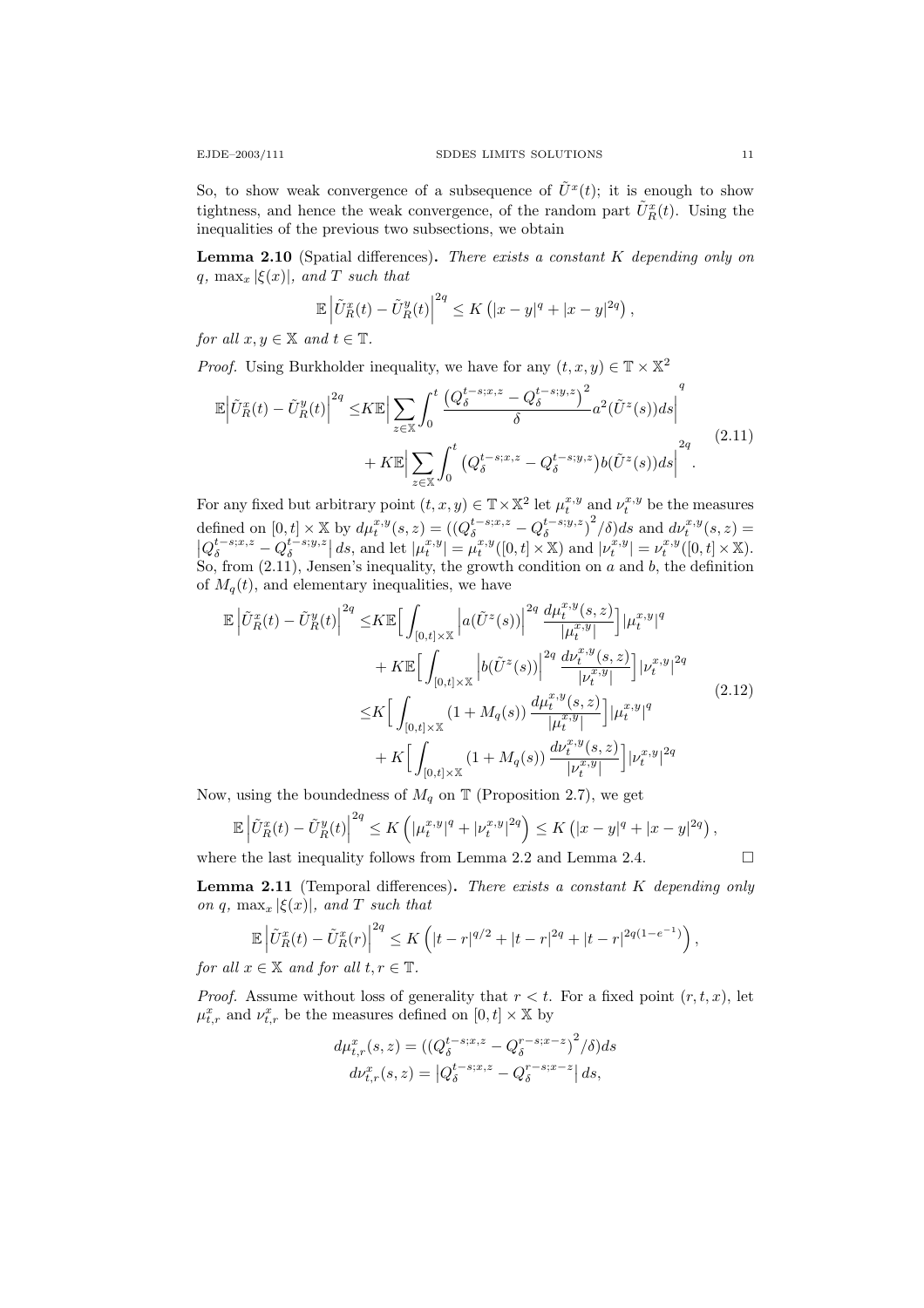with the convention that  $Q_{\delta}^{t;x} = 0$  if  $t < 0$ , and let  $|\mu_{t,r}^x| = \mu_{t,r}^x([0,t] \times \mathbb{X})$  and  $|\nu_{t,r}^x| = \nu_{t,r}^x([0,t] \times \mathbb{X})$ . Then, arguing as in Lemma 2.10, we obtain

$$
\mathbb{E}\left|\tilde{U}_{R}^{x}(t)-\tilde{U}_{R}^{x}(r)\right|^{2q} \leq K\left(|\mu_{t,r}^{x}|^{q}+|\nu_{t,r}^{x}|^{2q}\right) \leq K\left((t-r)^{q/2}+(t-r)^{2q}+(t-r)^{2q(1-e^{-1})}\right),
$$

where the last inequality follows from Lemma 2.3 and Lemma 2.6.  $\Box$ 

Following [3], we conclude from Lemma 2.10 and Lemma 2.11 that the random part of the sequence of (interpolated) continuous SDDEs solutions  $(\tilde{U}_n^x(t))^{\infty}$  $_{n=1}$  is tight on  $C(\mathbb{T} \times \mathbb{R}; \mathbb{R})$ . This and (2.10) imply that there exists a weakly convergent subsequence  $\tilde{U}_{n_k}$ . So, by Lemma 1.2 and Definition 1.4 we have proven the existence of a weak SDDE weak limit solution to  $e_{\text{heat}}^{\epsilon_1,\epsilon_2}(a,b,\xi)$ . Then, following Skorokhod, we can construct processes  $Y_k \stackrel{d}{=} \tilde{U}_{n_k}$  on some probability space  $(\Omega^S, \mathcal{F}^S, \mathbb{P}^S)$  such that with probability 1, as  $k \to \infty$ ,  $Y_k(t,x)$  converges to a random field  $Y(t,x)$ uniformly on compact subsets of  $\mathbb{T} \times \mathbb{R}$  for any T.

We will now show that  $Y(t, x)$  is a solution to  $e_{\text{heat}}^{\epsilon_1, \epsilon_2}(a, b, \xi)$  in the traditional sense, by showing that it solves an equivalent martingale problem to the test function formulation (1.8) for  $e_{\text{heat}}^{e_1,e_2}(a,b,\xi)$  (see Theorem 2.12 and Theorem 4.1), and this will complete the proof of the existence assertions in Theorem 1.6. It is worth noting that Theorem 4.1 eliminates the need for a second martingale problem (as in Theorem 5.3 in [3]), and provides a simpler way to establish the equivalence to the test function formulation of any heat-based SPDE (not just for reaction diffusions SPDEs).

# 2.4. The Martingale problem. For every  $\varphi \in C_c^{\infty}(\mathbb{R}; \mathbb{R})$  let

$$
S^{\varphi}(Y_k, t)
$$
  
= 
$$
\sum_{x \in \mathbb{X}_{n_k}} [Y_k(t, x) - \xi(x)] \varphi(x) \delta_{n_k} - \frac{1}{2} \int_0^t \sum_{x \in \mathbb{X}_{n_k}} Y_k(s, x) \Delta_{n_k} \varphi(x) \delta_{n_k} ds
$$
  
- 
$$
\int_0^t \sum_{x \in \mathbb{X}_{n_k}} b(Y_k(s, x)) \varphi(x) \delta_{n_k} ds
$$
 (2.13)

and let  $\mathcal{G}_t$  be the filtration on  $(\Omega^S, \mathcal{F}^S, \mathbb{P}^S)$  generated by the process  $S^{\varphi}(Y_k, t)$  for all  $\varphi$  and all k; i.e.,  $\mathcal{G}_t = \sigma \left[ S^{\varphi}(Y_k, s); 0 \le s \le t, \varphi \in C_c^{\infty}(\mathbb{R}; \mathbb{R}), k = 1, 2, \dots \right]$ .

**Theorem 2.12.** For  $\varphi \in C_c^{\infty}(\mathbb{R}; \mathbb{R})$  we have

(i)  $\{M^{\varphi}(t), \mathcal{G}_t\}$  is a martingale, for every  $\varphi \in C_c^{\infty}(\mathbb{R}; \mathbb{R})$ , where

$$
M^{\varphi}(t) \stackrel{\triangle}{=} (Y(t) - \xi, \varphi) - \frac{1}{2} \int_0^t (Y(s), \varphi'') ds - \int_0^t (b(Y(s)), \varphi) ds; \ 0 \le t < T,
$$

where 
$$
(\cdot, \cdot)
$$
 denotes the scalar product on  $L^2(\mathbb{R})$ ,  
(ii)  $\langle M^{\varphi}(\cdot) \rangle_t = \langle (Y, \varphi) \rangle_t = \int_0^t \int_{\mathbb{R}} a^2 (Y^x(s)) \varphi^2(x) dx ds$ 

*Proof.* (i) Assume that the sequence of Brownian motions  $\tilde{W}_n^x(t)$  in (1.2) is defined on some probability space  $(\Omega, \mathcal{F}, \mathbb{P})$  and adapted to a filtration  $\{\mathcal{F}_t\}_{t>0}$ . We first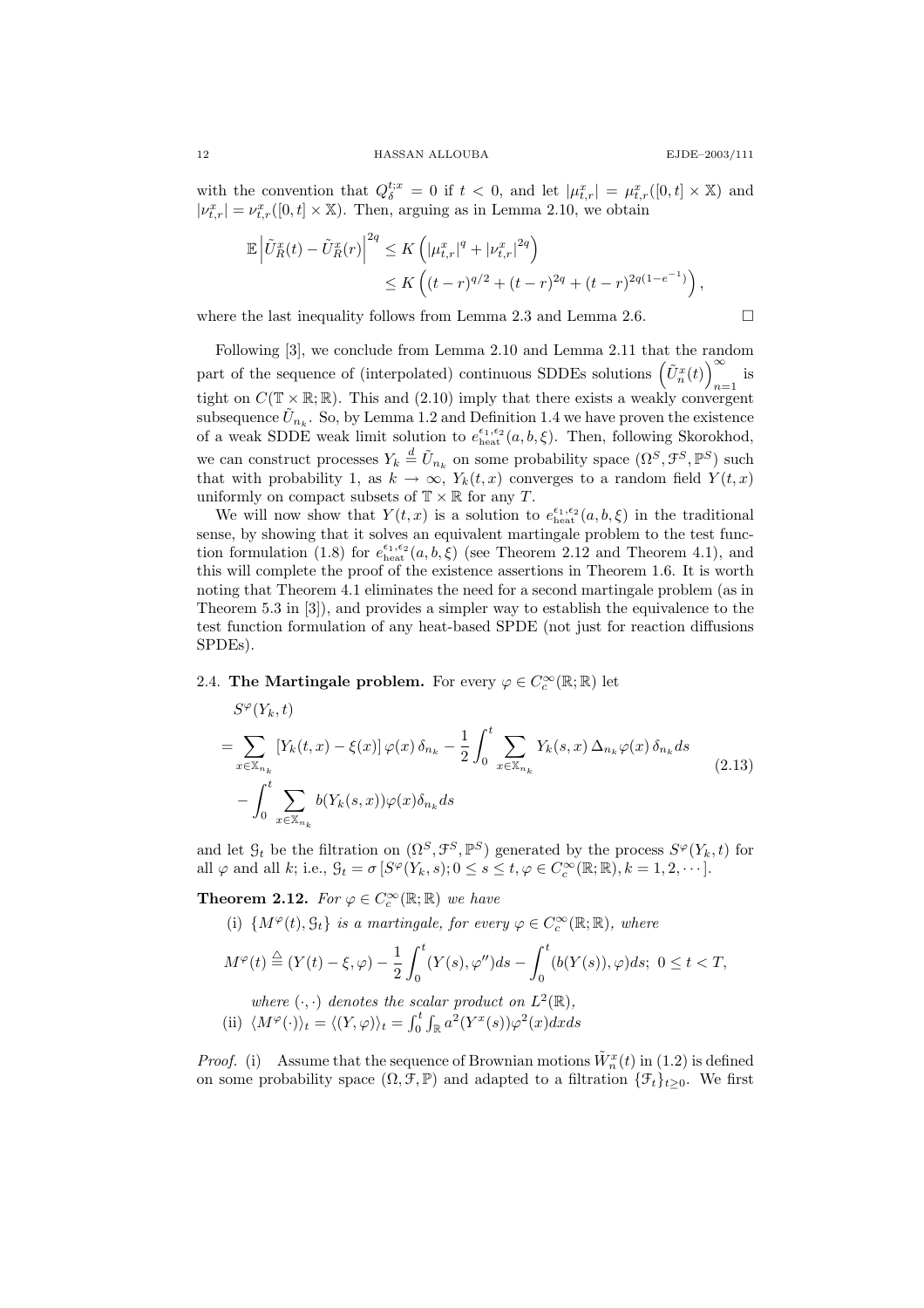observe from  $(1.2)$  that for any k

$$
\left[\tilde{U}_{n_k}^x(t) - \xi(x)\right]\varphi(x)\delta_{n_k} - \int_0^t \left[\frac{1}{2}\Delta_{n_k}\tilde{U}_{n_k}^x(s) + b(\tilde{U}_{n_k}^x(s))\right]\varphi(x)\delta_{n_k}ds
$$

is an  $\mathcal{F}_t$ -martingale for each  $x \in \mathbb{X}_{n_k}$  (this easily follows from the growth condition on a ((b) in (1.6)) and Proposition 2.7, along with the boundedness of  $\varphi$ ). Now since  $\varphi$  has a compact support, it follows that

$$
\sum_{x \in \mathbb{X}_{n_k}} \left[ \tilde{U}_{n_k}^x(t) - \xi(x) \right] \varphi(x) \delta_{n_k} - \frac{1}{2} \int_0^t \sum_{x \in \mathbb{X}_{n_k}} \Delta_{n_k} \tilde{U}_{n_k}^x(s) \varphi(x) \delta_{n_k} ds \n- \int_0^t \sum_{x \in \mathbb{X}_{n_k}} b(\tilde{U}_{n_k}^x(s)) \varphi(x) \delta_{n_k} ds \n= \sum_{x \in \mathbb{X}_{n_k}} \left[ \tilde{U}_{n_k}^x(t) - \xi(x) \right] \varphi(x) \delta_{n_k} - \frac{1}{2} \int_0^t \sum_{x \in \mathbb{X}_{n_k}} \tilde{U}_{n_k}^x(s) \Delta_{n_k} \varphi(x) \delta_{n_k} ds \n- \int_0^t \sum_{x \in \mathbb{X}_{n_k}} b(\tilde{U}_{n_k}^x(s)) \varphi(x) \delta_{n_k} ds \stackrel{\triangle}{=} S^{\varphi}(\tilde{U}_{n_k}, t)
$$
\n(2.14)

is a finite sum, and hence an  $\mathcal{F}_t$ -martingale. Replacing the  $\tilde{U}^x_{n_k}(t)$  in (2.14) by the  $Y_k(t, x)$ , and letting  $k \to \infty$ , we get that  $S^{\varphi}(Y_k, t) \to M^{\varphi}(t)$  a.s. (uniformly on  $\mathbb{T}$ ). In addition,  $S^{\varphi}(Y_k, t)$  are uniformly integrable for each t and each  $\varphi$ . To see this, observe that for each  $t \in \mathbb{T}$  and each  $\varphi \in C_c^{\infty}(\mathbb{R}; \mathbb{R})$ , we have

$$
\mathbb{E}|S^{\varphi}(Y_k,t)|^2 = \mathbb{E}|S^{\varphi}(\tilde{U}_{n_k},t)|^2
$$
  
\n
$$
= \mathbb{E}\Big|\int_0^t \sum_{x \in \mathbb{X}_{n_k}} a(\tilde{U}_{n_k}^x(s))\varphi(x)\sqrt{\delta_{n_k}}dW_{n_k}^x(s)\Big|^2
$$
  
\n
$$
\leq K \int_0^t \sum_{x \in \mathbb{X}_{n_k}} \mathbb{E}a^2(\tilde{U}_{n_k}^x(s))\varphi^2(x)\delta_{n_k}ds \leq K < \infty,
$$

for some constant  $K > 0$  independent of k, where the last two inequalities follow from Burkholder's inequality, the boundedness and compact supportedness of  $\varphi$ , the growth condition on a ((b) in (1.6)), and Proposition 2.7. Thus, uniform integrability of the sequence  $\{S^{\varphi}(Y_k,t)\}_k$  follows for each  $\varphi$  and each t. So, If  $s < t$ 

$$
\mathbb{E}\left[M^{\varphi}(t) - M^{\varphi}(s) | \mathcal{G}_s\right] = \lim_{k \to \infty} \mathbb{E}\left[S^{\varphi}(Y_k, t) - S^{\varphi}(Y_k, s) | \mathcal{G}_s\right] = 0.
$$

This proves (i).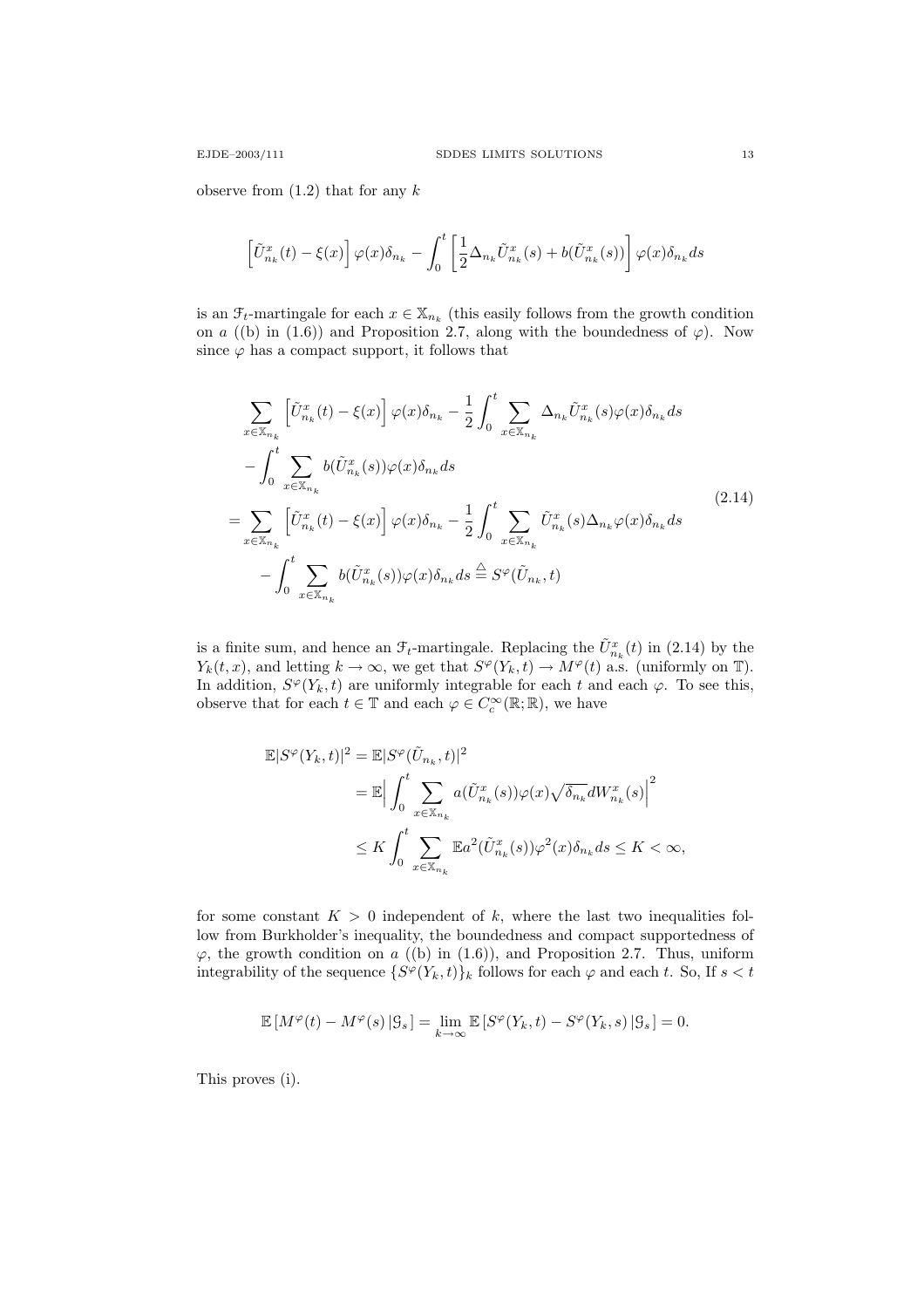(ii) From (1.2) it follows that

$$
\begin{split} & d\Big[\sum_{x\in \mathbb{X}_{n_k}} \tilde{U}_{n_k}^x(t) \varphi(x) \delta_{n_k}\Big]\\ &= \sum_{x\in \mathbb{X}_{n_k}} a\left(\tilde{U}_{n_k}^x(t)\right) \varphi(x) \sqrt{\delta_{n_k}} dW_{n_k}^x(t) \\ & +\Big[\sum_{x\in \mathbb{X}_{n_k}} \big(\frac{1}{2} \Delta_{n_k} \tilde{U}_{n_k}^x(t)+b(\tilde{U}_{n_k}^x(t))\big) \varphi(x) \delta_{n_k}\Big] dt\\ &= \Big[\frac{1}{2} \sum_{x\in \mathbb{X}_{n_k}} \tilde{U}_{n_k}^x(t) \Delta_{n_k} \varphi(x) \delta_{n_k} + \sum_{x\in \mathbb{X}_{n_k}} b(\tilde{U}_{n_k}^x(t)) \varphi(x) \delta_{n_k}\Big] dt\\ & + \sum_{x\in \mathbb{X}_{n_k}} a\left(\tilde{U}_{n_k}^x(t)\right) \varphi(x) \sqrt{\delta_{n_k}} dW_{n_k}^x(t). \end{split}
$$

Observing that the first two terms on the right hand side of the last equality in the above equation are of bounded variation, and that the  $(W^x_{n_k}(t))_{x \in \mathbb{X}_{n_k}}$  is a sequence of independent Brownian motions, we obtain, after inspecting (2.14), that

$$
\left\langle S^{\varphi}(\tilde{U}_{n_k},\cdot)\right\rangle_t = \left\langle \sum_{x \in \mathbb{X}_{n_k}} \tilde{U}_{n_k}^x(\cdot)\varphi(x)\delta_{n_k} \right\rangle_t = \int_0^t \Big[ \sum_{x \in \mathbb{X}_{n_k}} a^2 \left( \tilde{U}_{n_k}^x(s) \right) \varphi^2(x)\delta_{n_k} \Big] ds
$$
\n(2.15)

Again, replacing the  $\tilde{U}_{n_k}^x(t)$  in (2.15) by the  $Y_k(t, x)$ , we get, for  $0 \le r \le t \le T$ ,

$$
\mathbb{E}\left[\left(S^{\varphi}(Y_k,t) - S^{\varphi}(Y_k,r)\right)^2 \Big| \mathcal{G}_r\right] = \mathbb{E}\Big[\int_r^t \sum_{x \in \mathbb{X}_{n_k}} a^2 \left(Y_k(s,x)\right) \varphi^2(x) \delta_{n_k} ds \Big| \mathcal{G}_r\Big].\tag{2.16}
$$

Again, we observe that  $(S^{\varphi}(Y_k,t) - S^{\varphi}(Y_k,r))^2$  are uniformly integrable, for each r and t and each  $\varphi$ . To see that, fix  $p \geq 1, 0 \leq r \leq t \leq T$ , and  $\varphi \in C_c^{\infty}(\mathbb{R}; \mathbb{R})$ ; and apply Burkholder's inequality to obtain

$$
\mathbb{E}\left|S^{\varphi}(Y_k,t) - S^{\varphi}(Y_k,r)\right|^{2p} = \mathbb{E}\left|\int_r^t \sum_{x \in \mathbb{X}_{n_k}} a\left(Y_k(s,x)\right) \varphi(x) \sqrt{\delta_{n_k}} dW_{n_k}^x(s)\right|^{2p}
$$
\n
$$
\leq K \mathbb{E}\left|\sum_{x \in \mathbb{X}_{n_k}} \int_0^t a^2 \left(Y_k(s,x)\right) \varphi^2(x) \delta_{n_k} ds\right|^p \tag{2.17}
$$

for some constant  $K > 0$  independent of k. Now, let  $\eta_k^t$  be the measure defined on  $[0,t] \times \mathbb{X}_{n_k}$  by  $d\eta^t_k(s,x) = \varphi^2(x)\delta_{n_k}ds$  and let  $|\eta^t_k| = \eta^t_k([0,t] \times \mathbb{X}_{n_k})$ . Clearly, for a fixed  $\varphi$ ,

$$
\sup_{\substack{k \in \mathbb{N} \\ 0 \le t \le T}} |\eta^t_k| \le K
$$

for some constant  $K > 0$  independent of k (K depends only on T,  $\sup_x \varphi^2(x)$ , and the Lebesgue measure of the support of  $\varphi$ ). Then, rewriting (2.17) and—observing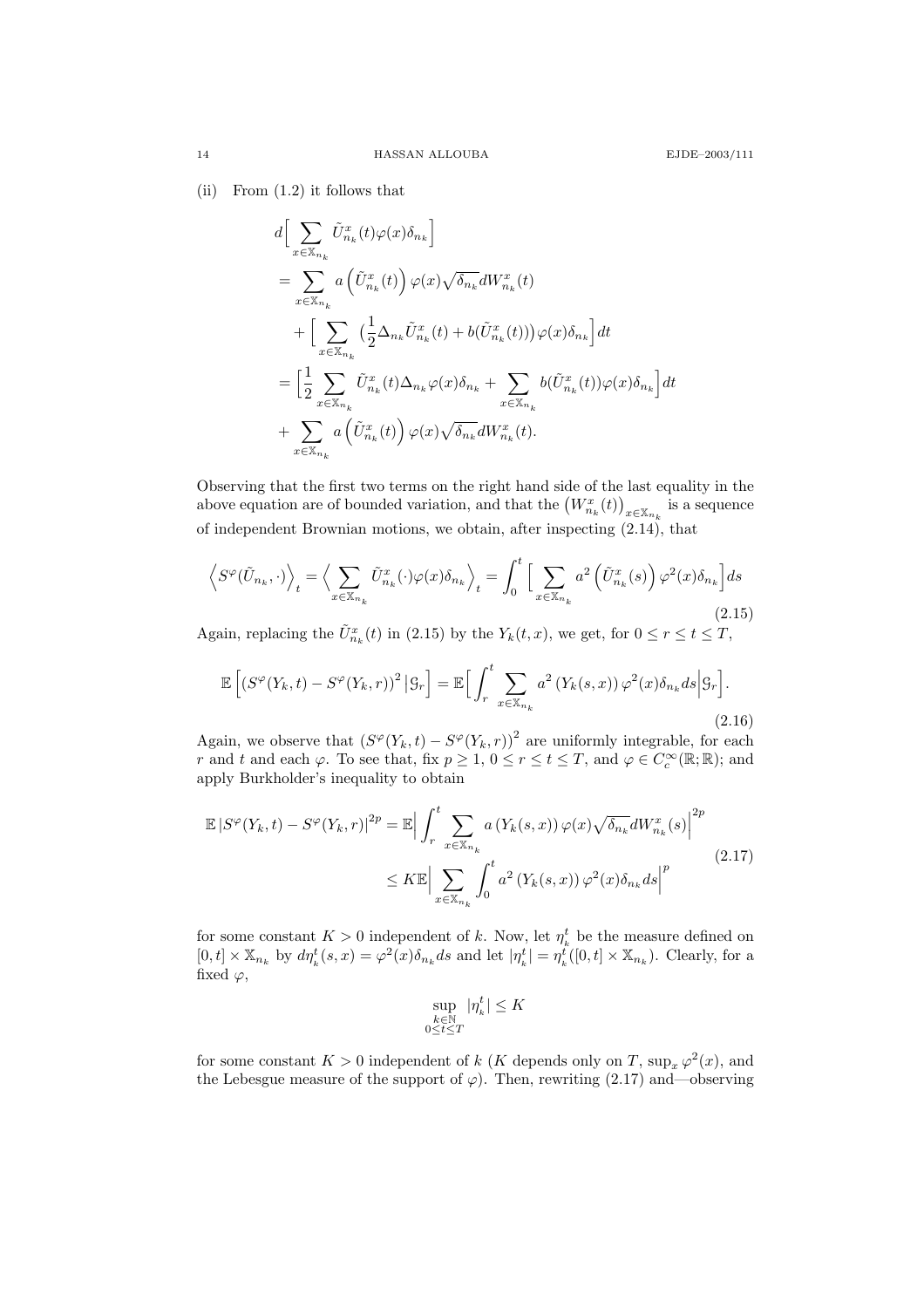that  $\eta_k^t / |\eta_k^t|$  is a probability measure—applying Jensen's inequality yields

$$
\mathbb{E}\left|S^{\varphi}(Y_k,t) - S^{\varphi}(Y_k,r)\right|^{2p}
$$
\n
$$
\leq K \mathbb{E}\left|\int_{[0,t]\times\mathbb{X}_{n_k}} a^2 \left(Y_k(s,x)\right) \frac{d\eta_k^t(s,x)}{|\eta_k^t|}\right|^p |\eta_k^t|^p
$$
\n
$$
\leq |\eta_k^t|^{p-1} K \int_{[0,t]\times\mathbb{X}_{n_k}} \mathbb{E}\left[a^{2p} \left(Y_k(s,x)\right)\right] d\eta_k^t(s,x)
$$
\n
$$
\leq K \sum_{x \in \mathbb{X}_{n_k}} \int_0^T \mathbb{E}\left[a^{2p} \left(Y_k(s,x)\right)\right] \varphi^2(x) \delta_{n_k} ds \leq K < \infty,
$$
\n(2.18)

for some constant  $K > 0$  independent of k, where in the next to last inequality we also used the growth condition on a ((b) in (1.6)) and Proposition 2.7 ( $Y_k \stackrel{d}{=} \tilde{U}_{n_k}$ ), along with the compact supportedness and boundedness of  $\varphi$ . Thus,

$$
\lim_{k \to \infty} \mathbb{E}\left[ \left( S^{\varphi}(Y_k, t) - S^{\varphi}(Y_k, r) \right)^2 \middle| \mathcal{G}_r \right] = \mathbb{E}\left[ \left( M^{\varphi}(t) - M^{\varphi}(r) \right)^2 \middle| \mathcal{G}_r \right]. \tag{2.19}
$$

Also, for the same reasons as in the next to last inequality in (2.18), we see that

$$
\mathbb{E}\int_{r}^{t}\sum_{x\in\mathbb{X}_{n_{k}}}a^{2}\left(Y_{k}(s,x)\right)\varphi^{2}(x)\delta_{n_{k}}ds\leq K<\infty,
$$

for some constant  $K > 0$  independent of k. Therefore, for each r, t and each  $\varphi$ ,

$$
\Big\{\int_r^t \sum_{x \in \mathbb{X}_{n_k}} a^2 \left(Y_k(s,x)\right) \varphi^2(x) \delta_{n_k} ds \Big\}_k
$$

is a uniformly integrable sequence and thus

$$
\lim_{k \to \infty} \mathbb{E} \Big[ \int_r^t \sum_{x \in \mathbb{X}_{n_k}} a^2 \left( Y_k(s, x) \right) \varphi^2(x) \delta_{n_k} ds \Big| \mathcal{G}_r \Big]
$$
\n
$$
= \mathbb{E} \Big[ \int_r^t \int_{\mathbb{R}} a^2 \left( Y^x(s) \right) \varphi^2(x) dx ds \Big| \mathcal{G}_r \Big].
$$
\n(2.20)

Now, equations (2.16), (2.19), and (2.20) yield

$$
\langle M^{\varphi}(\cdot)\rangle_{t} = \int_{0}^{t} \int_{\mathbb{R}} a^{2} (Y^{x}(s)) \varphi^{2}(x) dx ds, \qquad (2.21)
$$

and (ii) is proved.  $\Box$ 

2.5. Regularity and Uniqueness. Having established existence for the SPDE  $e_{\text{heat}}^{\epsilon_1,\epsilon_2}(a,b,\xi)$  under our conditions (1.6), we turn to the proof of some properties of our solution Y.

Proof of the regularity part of Theorem 1.6. We divide the proof in two steps: (1) Y is  $L^p$  bounded for all  $p \geq 2$ : First, note that  $Y_k \stackrel{d}{=} \tilde{U}_{n_k}$  and Proposition 2.7 give us, for each  $q \geq 1$ :

$$
\mathbb{E}|Y_k(t,x)|^{2q} = \mathbb{E}\left|\tilde{U}_{n_k}^x(t)\right|^{2q} \le K \exp\left(KT\right) < \infty; \quad \forall (k,t,x) \in \mathbb{N} \times \mathbb{T} \times \mathbb{R}, \tag{2.22}
$$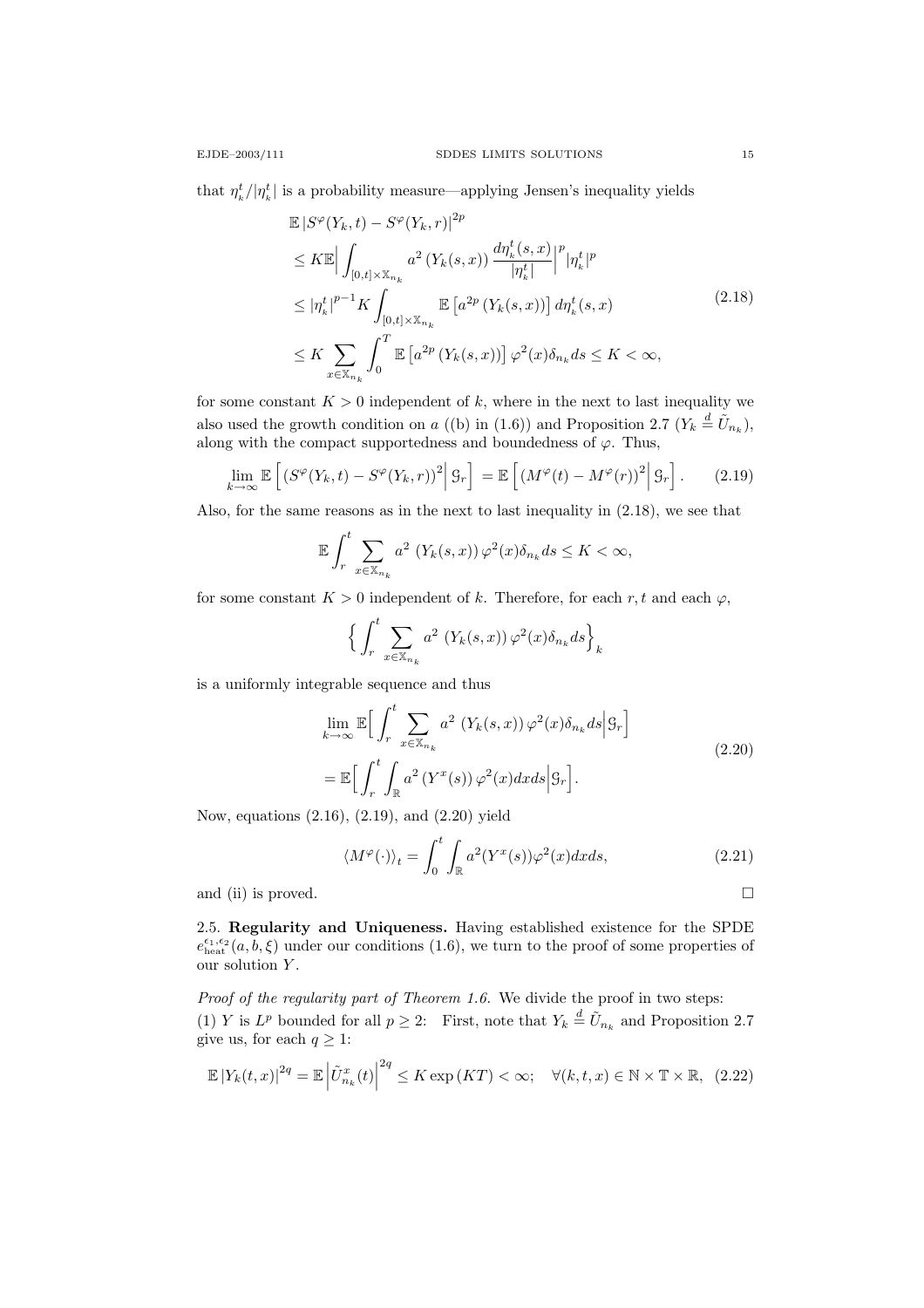for some constant K (independent of k, t, x). It follows that, for each  $(t, x) \in \mathbb{T} \times \mathbb{R}$ the sequence  $\{|Y_k(t,x)|^p\}_k$  is uniformly integrable for each  $p \geq 2$ . Thus,

$$
\mathbb{E}|Y(t,x)|^p \le \lim_{k \to \infty} \mathbb{E}|Y_k(t,x)|^p \le K < \infty; \ \forall (t,x) \in \mathbb{T} \times \mathbb{R}, \ \forall p \ge 2,\tag{2.23}
$$

and the desired conclusion follows.

(2) The continuous paths of Y are Hölder  $\gamma_s \in (0, \frac{1}{2})$  in space and Hölder  $\gamma_t \in (0, \frac{1}{4})$ in time: Using Proposition 2.7, we get, for each  $q \ge 1$ , that

$$
\mathbb{E}|Y_k(t,x) - Y_k(t,y)|^{2q} + \mathbb{E}|Y_k(t,x) - Y_k(r,x)|^{2q} \n\le K \left( \mathbb{E}|Y_k(t,x)|^{2q} + \mathbb{E}|Y_k(t,y)|^{2q} + \mathbb{E}|Y_k(r,x)|^{2q} \right) \n\le K; \quad \forall (k,r,t,x,y) \in \mathbb{N} \times \mathbb{T}^2 \times \mathbb{R}^2.
$$
\n(2.24)

So, for each  $(r, t, x, y) \in \mathbb{T}^2 \times \mathbb{R}^2$ , the sequences  $\left\{ |Y_k(t, x) - Y_k(t, y)|^{2q} \right\}_k$  and  $\{ |Y_k(t,x) - Y_k(r,x)|^{2q} \}_{k}$  are uniformly integrable, for each  $q \ge 1$ . Therefore, using Lemma 2.10 and Lemma 2.11, we obtain

$$
(i) \quad \mathbb{E}|Y(t,x) - Y(t,y)|^{2q}
$$
\n
$$
= \lim_{k \to \infty} \mathbb{E}|Y_k(t,x) - Y_k(t,y)|^{2q}
$$
\n
$$
= \lim_{k \to \infty} \mathbb{E}|\tilde{U}_{n_k}^x(t) - \tilde{U}_{n_k}^y(t)|^{2q} \le K|x - y|^q; \quad \text{whenever } |x - y| < 1,
$$
\n
$$
(ii) \quad \mathbb{E}|Y(t,x) - Y(r,x)|^{2q}
$$
\n
$$
= \lim_{k \to \infty} \mathbb{E}|Y_k(t,x) - Y_k(r,x)|^{2q}
$$
\n
$$
(2.25)
$$

$$
= \lim_{k \to \infty} \mathbb{E} \left| \tilde{U}_{n_k}^x(t) - \tilde{U}_{n_k}^x(r) \right|^{2q} \le K|t-r|^{q/2}; \quad \text{whenever } |t-r| < 1.
$$

Now, letting  $q_n = n + 1$  for  $n \in \{0, 1, ...\}$  and let  $n = m + 1$  for  $m \in \{0, 1, ...\}$ , we then have from (2.25) that

(i) 
$$
\mathbb{E}|Y(t,x) - Y(t,y)|^{2+2n} \le K|x-y|^{1+n}
$$
; whenever  $|x-y| < 1$ ,  
\n(ii)  $\mathbb{E}|Y(t,x) - Y(r,x)|^{4+2m} \le K|t-r|^{1+\frac{m}{2}}$ ; whenever  $|t-r| < 1$ . (2.26)

By Theorem 2.8 p. 53 [14] we get that  $\gamma_s \in (0, \frac{n}{2n+2})$  and  $\gamma_t \in (0, \frac{m/2}{2m+4})$   $\forall m, n$ , from which the proof follows upon taking the limits as  $m, n \to \infty$ .

*Proof of the uniqueness part of Theorem 1.6.* Consider  $e_{\text{heat}}^{\epsilon_1, \epsilon_2}(a, b, \xi)$  on the rectangle  $\mathcal{R}_{T,L} \stackrel{\triangle}{=} [0,T] \times [0,L]$  for some  $T,L > 0$ , and assume that  $a(u)$  and  $b(u)$  are as given in Theorem 1.6. Then as in the proof of Theorem 1.2 in [1] (see also the comment after Remark 1.1 in [2]), we only need to show that, if  $\lambda$  is Lebesgue measure on  $\mathcal{R}_{T,L}$ , then the ratios  $b(U)/a(U)$  and  $b(V)/a(V)$  are in  $L^2(\mathcal{R}_{T,L},\lambda)$  almost surely whenever U solves  $e_{\text{heat}}^{\epsilon_1,\epsilon_2}(a,0,\xi)$  and V solves  $e_{\text{heat}}^{\epsilon_1,\epsilon_2}(a,b,\xi)$ . But this easily follows as in the proof of Theorem 1.2 [1] under our conditions, since we always assume that solutions to  $e_{\text{heat}}^{\epsilon_1,\epsilon_2}(a,b,\xi)$ , and hence U and V are continuous.

## 3. The vanishing of the Laplacian vs. noise

We now prove of Theorem 1.8, which asserts that  $\epsilon_2/\epsilon_1^{1/4}$  is the correct scaling of  $\epsilon_1$  and  $\epsilon_2$  when we investigate the asymptotic behavior as  $\epsilon_1, \epsilon_2 \to 0$ .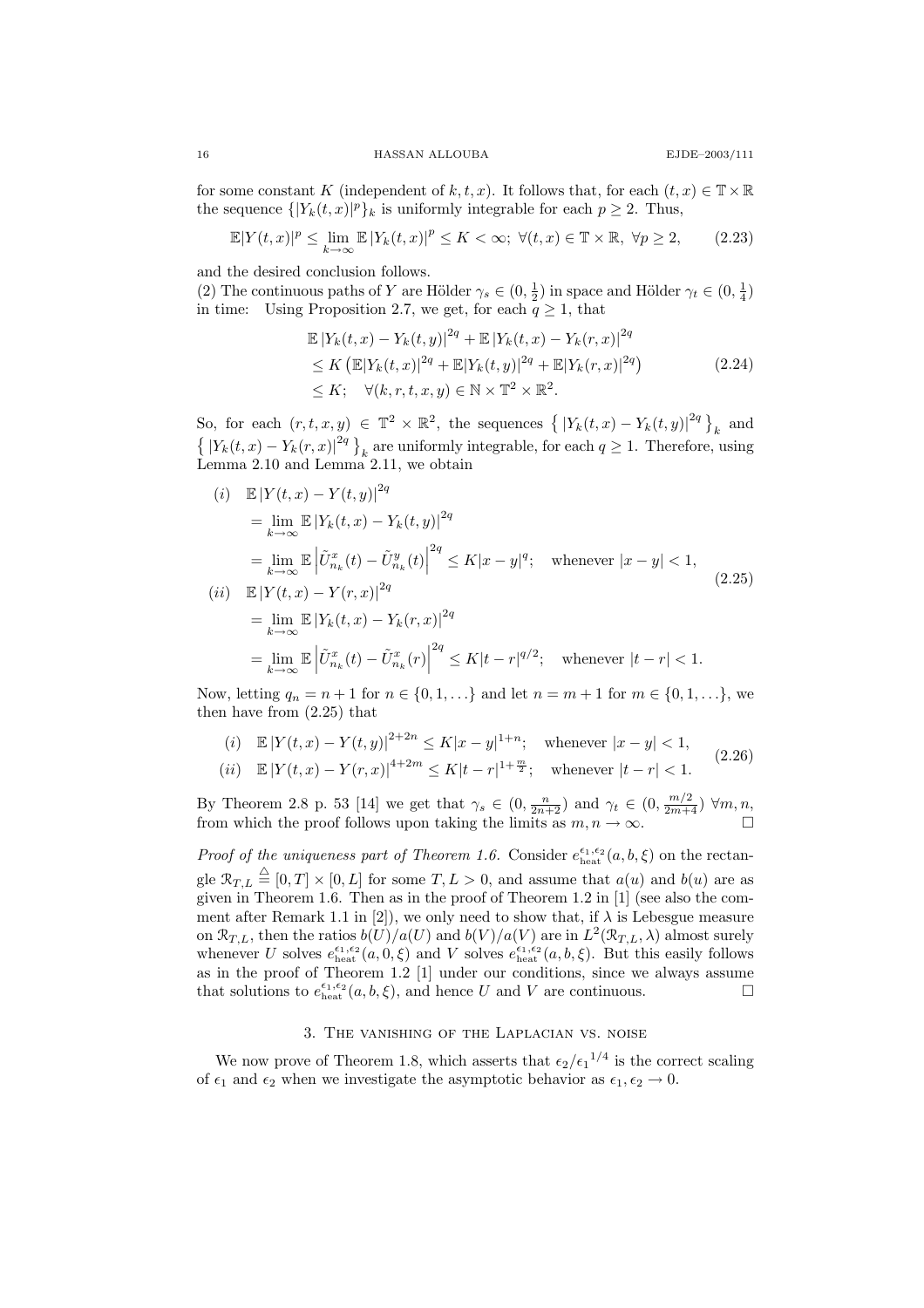*Proof of Theorem 1.8.* Throughout this proof we use the process Y of Theorem 1.6, Remark 1.7, and Remark 1.9 to get to the desired conclusions. This is justified by the fact that  $Y$  has the same law as  $U$ .

(i) We prove it by contradiction. So, assume there is a  $T > 0$  such that

$$
\lim_{\substack{\epsilon_1,\epsilon_2\downarrow 0\\ \epsilon_2/\epsilon_1^{-1/4}\to\infty}}\sup_{0\leq s\leq T}\sup_{x\in\mathbb{R}}\mathbb{E}Y^2_{\epsilon_1,\epsilon_2}(s,x)<\infty
$$

and assume without loss of generality that  $\xi \equiv 0$ . Observe that

$$
\mathbb{E}|Y_{\epsilon_{1},\epsilon_{2}}(t,x)|^{2}
$$
\n  
\n
$$
= \mathbb{E}\Big|\int_{\mathbb{R}}\int_{0}^{t}G_{\epsilon_{1}}(s,t;x,y)\left[\epsilon_{2}a(Y_{\epsilon_{1},\epsilon_{2}}(s,y))\mathcal{W}(ds,dy) + b(Y_{\epsilon_{1},\epsilon_{2}}(s,y))ds\,dy\right]\Big|^{2}
$$
\n  
\n
$$
= \epsilon_{2}^{2}\int_{\mathbb{R}}\int_{0}^{t}G_{\epsilon_{1}}^{2}(s,t;x,y)\mathbb{E}a^{2}(Y_{\epsilon_{1},\epsilon_{2}}(s,y))ds\,dy
$$
\n  
\n
$$
+ \mathbb{E}\Big(\int_{\mathbb{R}}\int_{0}^{t}G_{\epsilon_{1}}(s,t;x,y)b(Y_{\epsilon_{1},\epsilon_{2}}(s,y))dsdy\Big)^{2}
$$
\n  
\n
$$
+ 2\epsilon_{2}\mathbb{E}\Big(\int_{\mathbb{R}}\int_{0}^{t}G_{\epsilon_{1}}(s,t;x,y)a(Y_{\epsilon_{1},\epsilon_{2}}(s,y))\mathcal{W}(ds,dy)
$$
\n  
\n
$$
\times \int_{\mathbb{R}}\int_{0}^{t}G_{\epsilon_{1}}(s,t;x,y)b(Y_{\epsilon_{1},\epsilon_{2}}(s,y))dsdy\Big)
$$
\n  
\n
$$
\geq K_{1}^{2}\epsilon_{2}^{2}\int_{\mathbb{R}}\int_{0}^{t}G_{\epsilon_{1}}^{2}(s,t;x,y)ds\,dy + \mathbb{E}\Big(\int_{\mathbb{R}}\int_{0}^{t}G_{\epsilon_{1}}(s,t;x,y)b(Y_{\epsilon_{1},\epsilon_{2}}(s,y))dsdy\Big)^{2}
$$
\n  
\n
$$
2\epsilon_{2}\mathbb{E}\Big(\int_{\mathbb{R}}\int_{0}^{t}G_{\epsilon_{1}}(s,t;x,y)a(Y_{\epsilon_{1},\epsilon_{2}}(s,y))\mathcal{W}(ds,dy)
$$
\n  
\n
$$
\times \int_{\mathbb{R}}\int_{0}^{t}G_{\epsilon_{1}}(s,t;x,y)b(Y_{\epsilon_{1},\epsilon_{2}}(s,y))dsdy\Big), \tag{3.1}
$$

where we used the assumption  $0 < K_l \leq a(u)$  to get the last inequality in (3.1). Now, denoting by  $P_L$  the product inside the expectation in the last term in (3.1), applying Cauchy-Schwarz, using the assumption that  $a(u) \leq K_L$ , the fact

$$
\int_{\mathbb{R}} \int_0^t G_{\epsilon_1}^2(s, t; x, y) ds dy = \frac{\sqrt{t}}{\sqrt{\pi \epsilon_1}},
$$
\n(3.2)

and letting  $C_T = 2K_L T^{1/4} / \pi^{1/4}$ , we get that

$$
|2\epsilon_2 \mathbb{E} P_L| \leq 2\epsilon_2 \sqrt{\int_{\mathbb{R}} \int_0^t G_{\epsilon_1}^2(s, t; x, y) \mathbb{E} a^2(Y_{\epsilon_1, \epsilon_2}(s, y)) ds dy} \times \sqrt{\mathbb{E} \Big( \int_{\mathbb{R}} \int_0^t G_{\epsilon_1}(s, t; x, y)) b(Y_{\epsilon_1, \epsilon_2}(s, y)) ds dy \Big)^2} \leq C_T \frac{\epsilon_2}{\epsilon_1^{1/4}} \Big[ \mathbb{E} \Big( \int_{\mathbb{R}} \int_0^t G_{\epsilon_1}(s, t; x, y)) b(Y_{\epsilon_1, \epsilon_2}(s, y)) ds dy \Big)^2 \Big]^{1/2}
$$
\n(3.3)

Now, for a fixed point  $(t, x, \epsilon_1) \in \mathbb{T} \times \mathbb{R} \times \mathbb{R}_+$  let  $\nu_{\epsilon_1}^{t,x}$  be the measure on  $[0, t] \times \mathbb{R}$ defined by  $d\nu_{\epsilon_1}^{t,x}(s,y) = G_{\epsilon_1}(s,t;x,y)dsdy$ , and let  $|\nu_{\epsilon_1}^{t,x}| = \nu_{\epsilon_1}^{t,x}([0,t] \times \mathbb{R})$ . Then,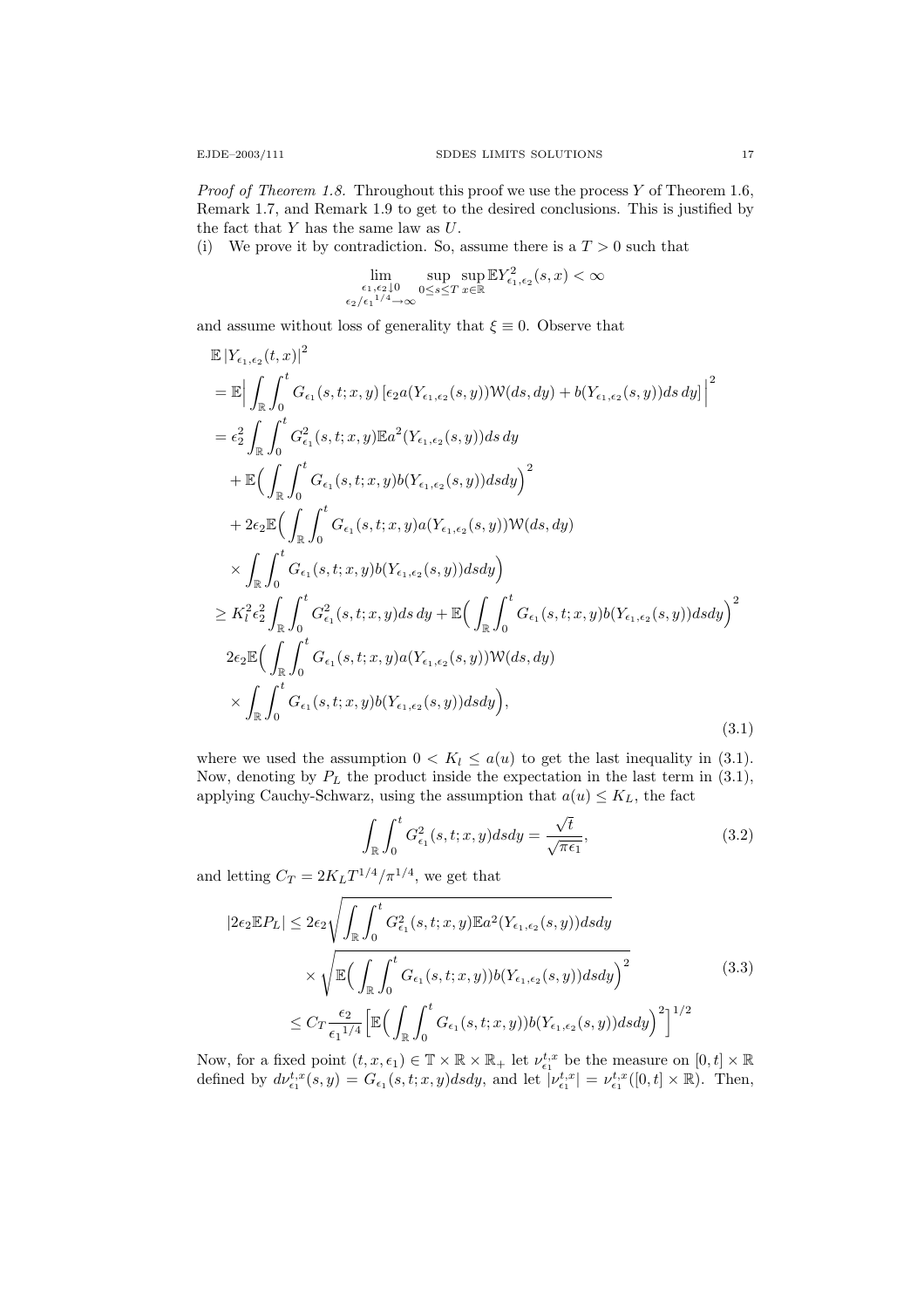observing that

$$
\left|\nu_{\epsilon_1}^{t,x}\right| = \left(\int_{\mathbb{R}} \int_0^t G_{\epsilon_1}(s,t;x,y)dsdy\right) = t,\tag{3.4}
$$

and that  $\nu_{\epsilon_1}^{t,x}/|\nu_{\epsilon_1}^{t,x}|$  is a probability measure, we apply Jensen's inequality and the growth condition on  $b$  to  $(3.3)$  to get

$$
|2\epsilon_{2}\mathbb{E}P_{L}| \leq C_{T} \frac{\epsilon_{2}}{\epsilon_{1}^{1/4}} \Big(\int_{[0,t] \times \mathbb{R}} \mathbb{E}b^{2}(Y_{\epsilon_{1},\epsilon_{2}}(s,y)) \frac{d\nu_{\epsilon_{1}}^{t,x}(s,y)}{|\nu_{\epsilon_{1}}^{t,x}|}\Big)^{1/2} |\nu_{\epsilon_{1}}^{t,x}|
$$
  
\n
$$
\leq \tilde{C}_{T} \frac{\epsilon_{2}}{\epsilon_{1}^{1/4}} \Big(\int_{[0,t] \times \mathbb{R}} \mathbb{E}b^{2}(Y_{\epsilon_{1},\epsilon_{2}}(s,y)) \frac{d\nu_{\epsilon_{1}}^{t,x}(s,y)}{|\nu_{\epsilon_{1}}^{t,x}|}\Big)^{1/2}
$$
  
\n
$$
\leq \tilde{C}_{T} \frac{\epsilon_{2}}{\epsilon_{1}^{1/4}} \sup_{0 \leq s \leq T} \sup_{x \in \mathbb{R}} (\mathbb{E}b^{2}(Y_{\epsilon_{1},\epsilon_{2}}(s,x)))^{1/2}
$$
  
\n
$$
\leq K_{T} \frac{\epsilon_{2}}{\epsilon_{1}^{1/4}} \sup_{0 \leq s \leq T} \sup_{x \in \mathbb{R}} (1 + \mathbb{E}Y_{\epsilon_{1},\epsilon_{2}}^{2}(s,x))^{1/2}
$$
  
\n
$$
\leq K_{T} \frac{\epsilon_{2}}{\epsilon_{1}^{1/4}} \Big(1 + \sup_{0 \leq s \leq T} \sup_{x \in \mathbb{R}} [\mathbb{E}Y_{\epsilon_{1},\epsilon_{2}}^{2}(s,x)]^{1/2}\Big).
$$
  
\n(3.5)

Equations  $(3.5), (3.2),$  and  $(3.1)$  then yield

$$
\mathbb{E}|Y_{\epsilon_1,\epsilon_2}(t,x)|^2 - K_l^2 \sqrt{\frac{t}{\pi}} \frac{\epsilon_2^2}{\sqrt{\epsilon_1}} + K_T \frac{\epsilon_2}{\epsilon_1^{1/4}} \Big(1 + \Big[ \sup_{0 \le s \le T} \sup_{x \in \mathbb{R}} \mathbb{E} Y_{\epsilon_1,\epsilon_2}^2(s,x) \Big]^{1/2} \Big) \ge 0. \tag{3.6}
$$

Taking the limit as  $\epsilon_1, \epsilon_2 \searrow 0$  in (3.6) such that  $\epsilon_2/\epsilon_1^{1/4} \to \infty$  and using the finiteness assumption on  $\sup_{0\leq s\leq T} \sup_{x\in\mathbb{R}} \mathbb{E} Y_{\epsilon_1,\epsilon_2}^2(s,x)$  (and hence the finiteness of  $\mathbb{E}|Y_{\epsilon_1,\epsilon_2}(t,x)|^2$ ), we obtain the desired contradiction (since the negative term is of  $\frac{d}{dt} \left[ \frac{1}{\epsilon_1, \epsilon_2(t, x)} \right]$ , we obtain the desired contradiction (since the negative term is order  $\epsilon_2^2/\sqrt{\epsilon_1}$ ). The fact that  $Y_{\epsilon_1, \epsilon_2}$  has the same law as our SDDEs limit solution  $U_{\epsilon_1,\epsilon_2}$  completes the proof. The proof for the case or  $\epsilon_1, \epsilon_2 \nearrow \infty$  follows exactly the same steps.

(ii) The difference between our SPDE and its deterministic counterpart, whose solution we denote by  $U_{\epsilon_1}$ , is given by

$$
Y_{\epsilon_1,\epsilon_2}(t,x) - U_{\epsilon_1}(t,x) = \int_{\mathbb{R}} \int_0^t G_{\epsilon_1}(s,t;x,y) \epsilon_2 a(Y_{\epsilon_1,\epsilon_2}(s,y)) \mathcal{W}(ds,dy)
$$

$$
+ \int_{\mathbb{R}} \int_0^t G_{\epsilon_1}(s,t;x,y) \Big[ b(Y_{\epsilon_1,\epsilon_2}(s,y)) - b(U_{\epsilon_1}) \Big] ds dy.
$$
(3.7)

Let  $\nu_{\epsilon_1}^{t,x}$  be the measure on  $[0,t] \times \mathbb{R}$  defined as in part (i) above, and let  $d\mu_{\epsilon_1}^{t,x}(s,y) =$  $G_{\epsilon_1}^2(s,t;x,y)ds\,dy$  and let  $|\mu_{\epsilon_1}^{t,x}| = \mu_{\epsilon_1}^{t,x}([0,t] \times \mathbb{R})$ ; then, using Burkholder and Jensen's inequalities; and finally using the boundedness on  $a$  and the Lipschitz continuity assumption on b and the simple fact that  $\int_{\mathbb{R}} G_{\epsilon_1}(s,t;x,y) dy = 1$ , we get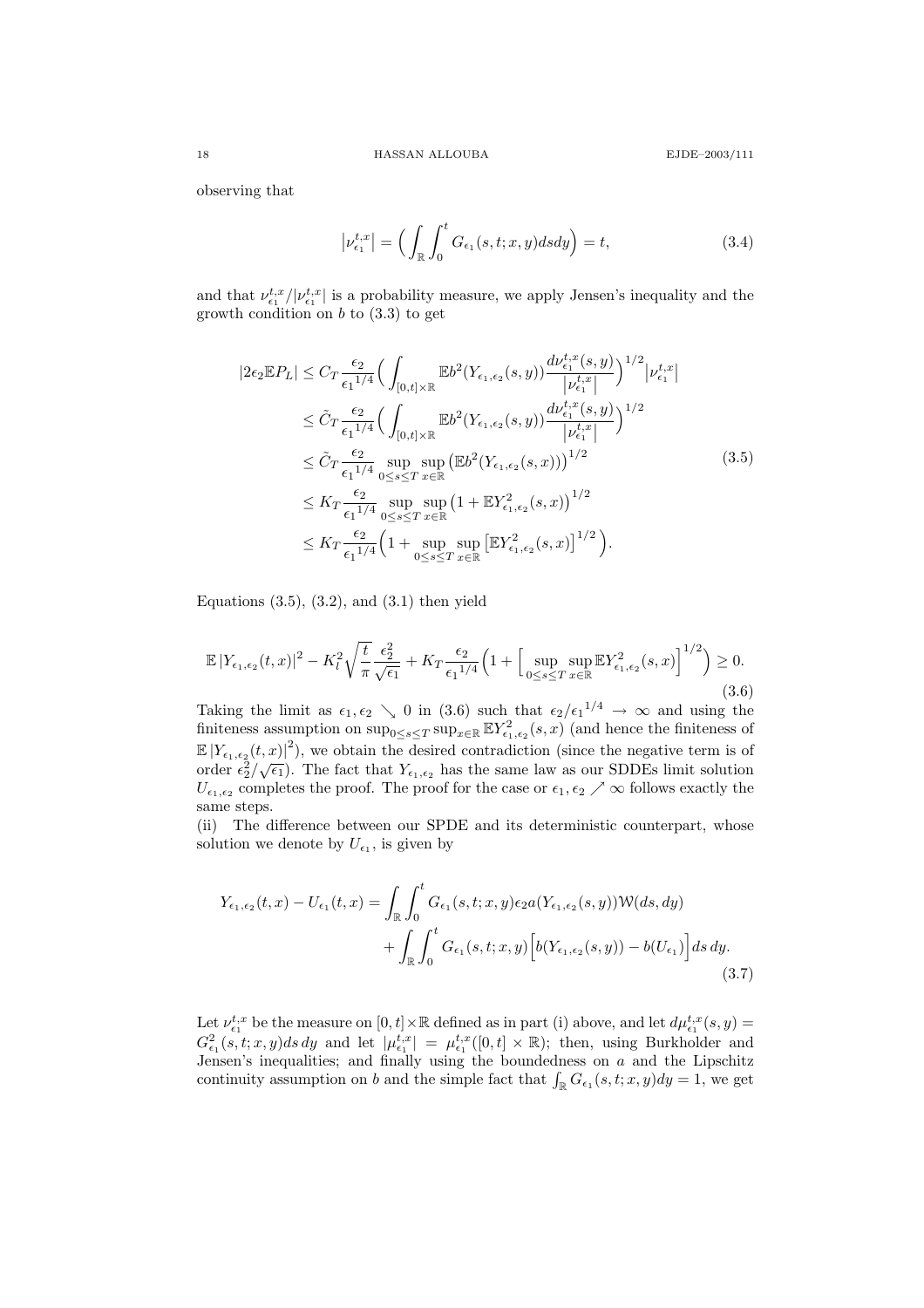for 
$$
0 \le t \le T
$$
 that  
\n
$$
\mathbb{E}|Y_{\epsilon_1,\epsilon_2}(t,x) - U_{\epsilon_1}(t,x)|^{2q}
$$
\n
$$
\le K \Big\{ \mathbb{E} \Big| \int_{\mathbb{R}} \int_0^t G_{\epsilon_1}(s,t;x,y) \epsilon_2 a(Y_{\epsilon_1,\epsilon_2}(s,y)) \mathbb{W}(ds,dy) \Big|^{2q}
$$
\n
$$
+ \mathbb{E} \Big| \int_{\mathbb{R}} \int_0^t G_{\epsilon_1}(s,t;x,y) \left[ b(Y_{\epsilon_1,\epsilon_2}(s,y)) - b(U_{\epsilon_1}(s,y)) \right] ds, dy \Big|^{2q} \Big\}
$$
\n
$$
\le K \Big\{ \epsilon_2^{2q} \int_{\mathbb{R}} \int_0^t \mathbb{E} a^{2q} (Y_{\epsilon_1,\epsilon_2}(s,y)) \frac{d\mu_{\epsilon_1}^{t,x}(s,y)}{|\mu_{\epsilon_1}^{t,x}|} |\mu_{\epsilon_1}^{t,x}|^q \Big\}
$$
\n
$$
+ K \Big\{ \int_{\mathbb{R}} \int_0^t \mathbb{E} |b(Y_{\epsilon_1,\epsilon_2}(s,y)) - b(U_{\epsilon_1})|^{2q} \frac{d\nu_{\epsilon_1}^{t,x}(s,y)}{|\nu_{\epsilon_1}^{t,x}|} |\nu_{\epsilon_1}^{t,x}|^{2q} \Big\}
$$
\n
$$
\le K t^{2q-1} \Big\{ \int_{\mathbb{R}} \int_0^t \mathbb{E} |Y_{\epsilon_1,\epsilon_2}(s,y) - U_{\epsilon_1}(s,y)|^{2q} d\nu_{\epsilon_1}^{t,x}(s,y) \Big\} + \frac{K t^{q/2} \epsilon_2^{2q}}{(\pi \epsilon_1)^{q/2}}
$$
\n
$$
\le K T^{2q-1} \Big\{ \int_0^t \sup_{x \in \mathbb{R}} \mathbb{E} |Y_{\epsilon_1,\epsilon_2}(s,x) - U_{\epsilon_1}(s,x))|^{2q} ds \Big\} + \frac{K T^{q/2} \epsilon_2^{2q}}{(\pi \epsilon_1)^{q/2}}
$$

Letting  $C_T = K(1 \vee T^{2q-1})$  we get, upon applying Gronwall's Lemma,

$$
\sup_{0\leq t\leq T}\sup_{x\in\mathbb{R}}\mathbb{E}|Y_{\epsilon_1,\epsilon_2}(t,x)-U_{\epsilon_1}(t,x)|^{2q} \leq \frac{C_T\epsilon_2^{2q}}{(\pi\epsilon_1)^{q/2}}e^{C_TT} \to 0
$$

as  $\epsilon_1, \epsilon_2$ , and  $\epsilon_2/\epsilon_1^{1/4}$  approach 0. The conclusion follows from the fact that  $Y_{\epsilon_1,\epsilon_2}$ has the same law as  $U_{\epsilon_1,\epsilon_2}$ . Denoting the solution to the deterministic counterpart of our approximating (discrete space) SDDE by  $\tilde{U}_{n,\epsilon_1}$ , replacing the integral over space  $(\mathbb{R})$  with sum over the lattice  $(\mathbb{X}_n)$  in the above argument, replacing the Green function  $G_{\epsilon_1}$  above with the random walk density  $Q_{\delta_n,\epsilon_1}$ , and following the same steps as above we get

$$
\sup_{0 \le t \le T} \sup_{x \in \mathbb{X}_n} \mathbb{E} \left| \tilde{U}_{n, \epsilon_1, \epsilon_2}^x(t) - \tilde{U}_{n, \epsilon_1}^x(t) \right|^{2q} \to 0 \quad \text{as } \epsilon_1, \epsilon_2, \epsilon_2 / \epsilon_1^{1/4} \to 0.
$$

Remark 3.1. In contrast to part (ii) of the above proof, the argument in part (i) doesn't work for the approximating SDDEs, this becomes clear upon comparing Lemmas 2.1 and (3.2).

Acknowledgement. I would like to thank Robin Pemantle for pointing out to me the elegant coupling proof of Lemma 2.4. I would also like to thank the referee for his positive and thorough comments.

## 4. Appendix

We now show that the (local)-martingale problem in Theorem 2.12 is equivalent to the test function formulation of  $e_{\text{heat}}^{\epsilon_1,\epsilon_2}(a,b,\xi)$ . To simplify notations, we assume  $\epsilon_1 = \epsilon_2 = 1$  (the case of general parameters is proven in the same way with only obvious notational differences). This equivalence holds as well for the  $\mathbb{R}^d$ ,  $d > 1$ , case; and we will prove it in this generality.

**Theorem 4.1.** Assume that a, b, and  $\xi$  satisfy the conditions in (1.6). Then, the (local) martingale problem in Theorem 2.12 is equivalent to the test function formulation of  $e_{heat}^{\epsilon_1,\epsilon_2}(a,b,\xi)$ .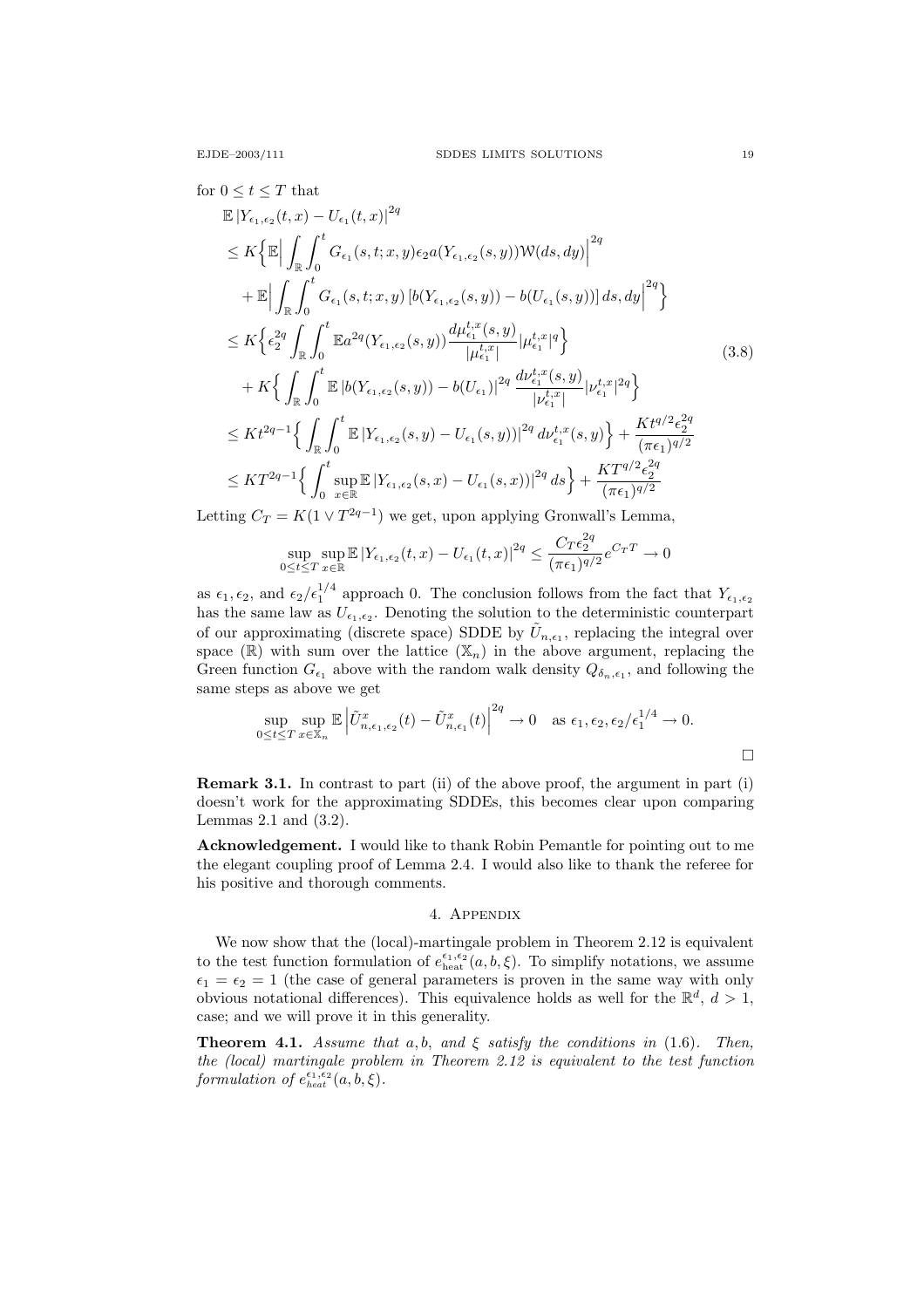*Proof.* If the test function formulation of  $e_{\text{heat}}^{\epsilon_1, \epsilon_2}(a, b, \xi)$  holds on  $(\Omega, \mathcal{F}\{\mathcal{F}_t\}, \mathbb{P})$ , then

$$
M^{\varphi}(t) \stackrel{\triangle}{=} (U(t) - \xi, \varphi) - \frac{1}{2} \int_0^t (U(s), \varphi'') ds - \int_0^t (b(U(s)), \varphi) ds
$$
  

$$
= \int_0^t \int_{\mathbb{R}^d} a(U(s, x)) \varphi(x) \mathcal{W}(dx, ds)
$$
  

$$
= \int_0^t \int_{\mathbb{S}^{\varphi}} a(U(s, x)) \varphi(x) \mathcal{W}(dx, ds),
$$
 (4.1)

where  $\mathbb{S}^{\varphi} \subset \mathbb{R}^d$  is the compact support of  $\varphi$ . It follows from the assumptions on a and the boundedness of  $\varphi$  that  $M^{\varphi}(t)$  is an  $\mathcal{F}_t$ -local martingale under  $\mathbb P$  and that

$$
\langle M^{\varphi}(\cdot)\rangle_t = \int_0^t \int_{S^{\varphi}} a^2(U(s, x))\varphi^2(x)dx ds = \int_0^t \int_{\mathbb{R}^d} a^2(U(s, x))\varphi^2(x)dx ds. \tag{4.2}
$$

For the other direction, assume that  $M^{\varphi}(t)$ , as defined in (4.1), is a local martingale on  $(\Omega, \mathcal{F}\{\mathcal{F}_t\}, \mathbb{P})$  with quadratic variation given by  $(4.2)$ . Suppose also that a vanishes almost nowhere in  $(u, \omega) \in \mathbb{R} \times \Omega$  (if this fails we can always do the same as in the finite dimensional case cf. Ikeda and Watanabe [13] or Doob [12]). Now let  $\lambda$  denote Lebesgue measure on  $\mathcal{B}(\mathbb{R}_+ \times \mathbb{R}^d)$  and on  $\mathcal{B}(\mathbb{R}^d)$ ; and, for each  $t \geq 0$ , define the random measure  $\mathcal{M}_t(A) = \mathcal{M}([0,t] \times A)$  on the ring  $\mathcal{R} \stackrel{\triangle}{=} \{A \in \mathcal{B}(\mathbb{R}^d); \lambda([0,t] \times A) < \infty, \forall t > 0\}$  by the recipe

$$
\int_0^t \int_A \varphi(x) \mathcal{M}(dx, ds) = \int_0^t \int_{\mathbb{R}^d} \varphi(x) \mathcal{M}(dx, ds) \stackrel{\triangle}{=} M^{\varphi}(t);
$$
\n
$$
\forall A \in \mathcal{R} \text{ with } \lambda(A \triangle \mathbb{S}^{\varphi}) = 0 \text{ or such that } A \supset \mathbb{S}^{\varphi}, \ \forall \varphi \in C_c^{\infty}(\mathbb{R}^d; \mathbb{R}).
$$
\n(4.3)

By assumption, we have that  $M^{\varphi}(t)$  is a continuous local martingale for each  $\varphi \in$  $C_c^{\infty}(\mathbb{R}^d;\mathbb{R})$ . Furthermore, if  $\varphi_1, \varphi_2 \in C_c^{\infty}(\mathbb{R}^d;\mathbb{R})$  have disjoint supports  $(\mathbb{S}^{\varphi_1} \cap \mathbb{S}^{\varphi_2} =$  $\phi$ ), then for any disjoint  $A, B \in \mathcal{R}$  with  $\lambda(A \triangle \mathbb{S}_1^{\varphi}) = 0$  and  $\lambda(B \triangle \mathbb{S}_2^{\varphi}) = 0$  we have by the definition of  $M^{\varphi}(t)$ , the fact that the second and third terms in  $M^{\varphi}(t)$ 's definition in  $(4.1)$  are of bounded variation,  $(4.2)$ , and  $(4.3)$ 

$$
\left\langle \int_{0}^{T} \int_{A} \varphi_{1}(x) \mathcal{M}(dx, ds), \int_{0}^{T} \int_{B} \varphi_{2}(x) \mathcal{M}(dx, ds) \right\rangle_{t}
$$
\n
$$
= \left\langle (U(t) - \xi, \varphi_{1}), (U(t) - \xi, \varphi_{2}) \right\rangle_{t}
$$
\n
$$
= \frac{1}{4} \left[ \left\langle (U(t) - \xi, \varphi_{1} + \varphi_{2}) \right\rangle_{t} - \left\langle (U(t) - \xi, \varphi_{1} - \varphi_{2}) \right\rangle_{t} \right]
$$
\n
$$
= \int_{0}^{t} \int_{\mathbb{R}^{d}} a^{2} (U(s, x)) \varphi_{1}(x) \varphi_{2}(x) dx ds = 0.
$$
\n(4.4)

Thus, M is a continuous orthogonal local martingale measure [5]. By the quadratic variation assumption on  $M^{\varphi}(t)$ , we also have that for each  $\varphi \in C_c^{\infty}(\mathbb{R}^d;\mathbb{R})$ 

$$
\int_0^t \int_{\mathbb{R}^d} \varphi^2(x) a^2 (U(s, x)) dx ds = \left\langle \int_0^{\cdot} \int_{\mathbb{R}^d} \varphi(x) \mathcal{M}(dx, ds) \right\rangle_t
$$
\n
$$
= \int_0^t \int_{\mathbb{R}^d} \varphi^2(x) \nu_{\mathcal{M}}(dx, ds).
$$
\n(4.5)

So that the intensity measure  $\nu_{\mathcal{M}}$  of M is given by

 $\nu_{\mathcal{M}}(dx, ds) = a^2(U(s, x))dxds$ , on sets of the form  $[0, t] \times A$ ,  $A \in \mathcal{R}$ . (4.6)